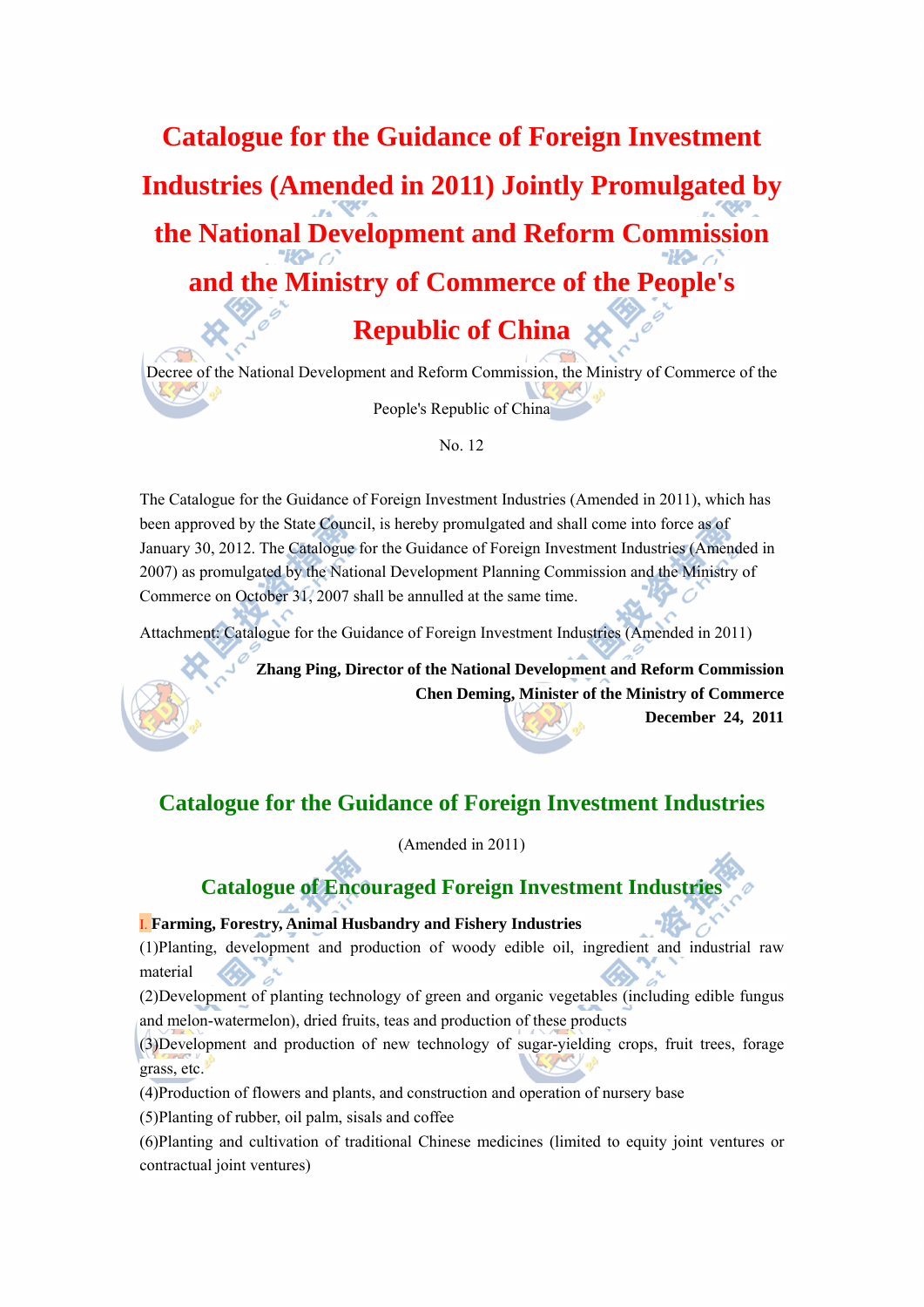(7)Reusing in fields and comprehensive utilization of straws and stalks of crop, development and production of resources of organic fertilizers

(8)Planting of forest trees (including bamboo) and cultivation of fine strains of forest trees, and cultivation of new breed varieties of polyploid trees

(9)Breeding of aquatic offspring (except precious quality varieties peculiar to China)

(10)Construction and operation of ecological environment protection projects preventing and treating desertification and soil erosion such as planting trees and grasses, etc.

(11)Breeding of aquatic products, cage culture in deep water, large-scale breeding of aquatic products, breeding and proliferation of eco-ocean products.

## II. **Mining and Quarrying Industries**

(1)Prospecting, exploitation and utilization of coal-bed gas (limited to equity joint ventures or contractual joint ventures)

(2)Venture prospecting and exploitation of petroleum, natural gas (limited to equity joint ventures or contractual joint ventures)

(3)Exploitation of oil and gas deposits (fields) with low osmosis (limited to equity joint ventures or contractual joint ventures)

(4)Development and application of new technologies that can increase the recovery factor of crude oil (limited to equity joint ventures or contractual joint ventures)

(5)Development and application of new technologies for prospecting and exploitation of petroleum, such as geophysical prospecting, well drilling, well-logging and downhole operation, etc. (limited to equity joint ventures or contractual joint ventures)

(6)Prospecting and exploitation of such unconventional oil resources as oil shale, oil sand, heavy oil and super heavy oil (limited to equity joint ventures or contractual joint ventures)

(7)Prospecting, exploitation, and beneficiation of iron ores and manganese ores

(8)Development and application of new technologies for improving the utilization of tailings and the comprehensive utilization of recovery technology of the mine ecology

(9)Prospecting and exploitation of such unconventional national gas resources as shale gas and submarine natural gas hydrate (limited to equity joint ventures or contractual joint ventures)

#### III. **Manufacturing Industries**

## **1. Farm Products Processing Industry**

(1)Development and production of biology feeds, straws and stalks feeds and aquatic feeds

(2)Aquatic products processing, seashell products cleansing and processing, and development of health food made from seaweed

(3)Processing of vegetables, dried fruits, fowl and livestock products

## **2.Food Manufacturing Industry**

(1)Development and production of food for babies and agedness, as well as health-care food

(2)Development and production of forest food

(3)Production of natural addictive for foodstuff and food ingredients

## **3.Drinks Manufacturing Industry**

(1)Development and production of drinks of fruits, vegetables, albumen, tea, coffee and vegetables

## **4.Tobacco Processing Industry**

(1)Production of secondary cellulose acetate and processing of tows (limited to equity joint ventures or contractual joint ventures)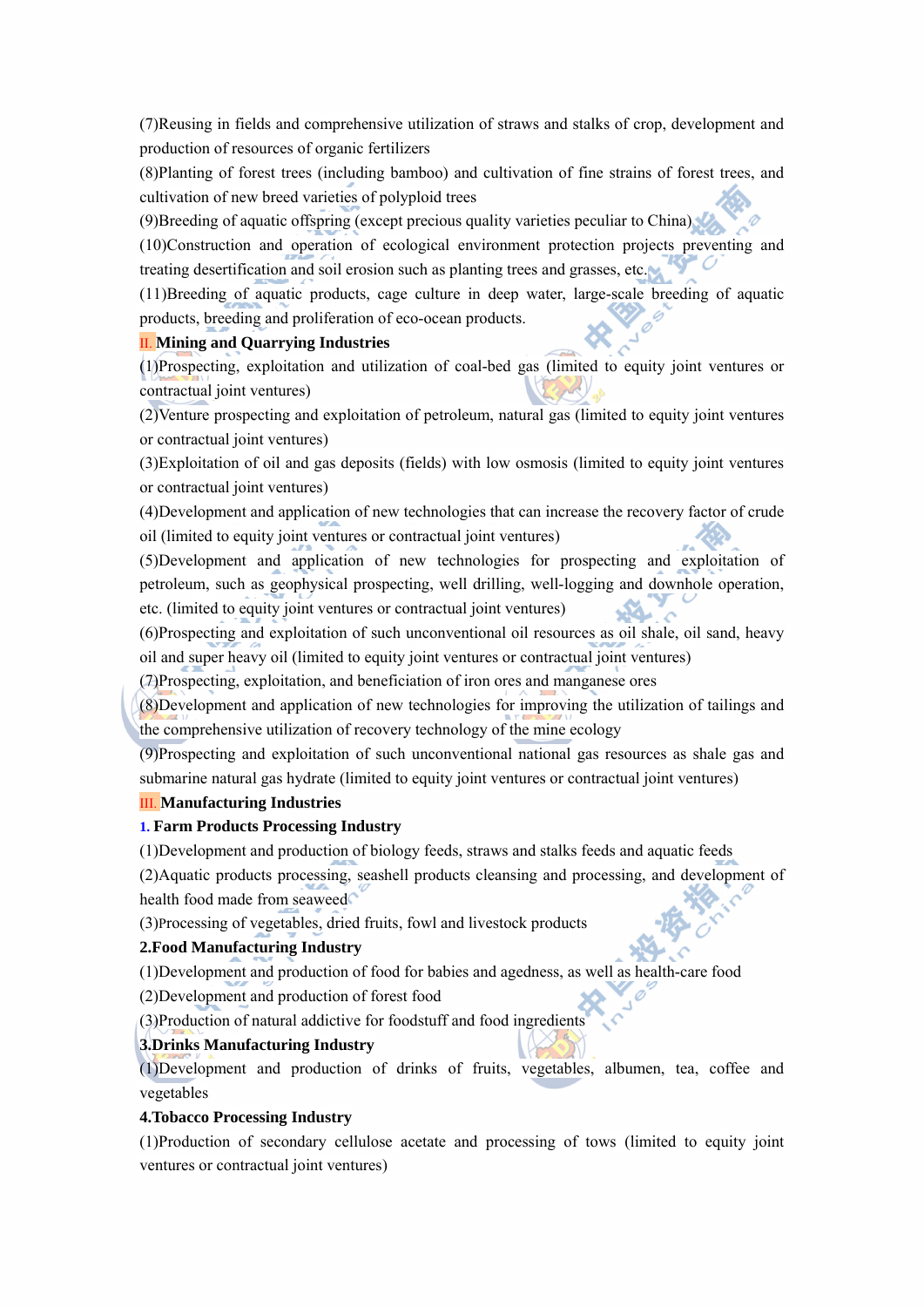#### **5.Textile Industry**

(1)Production of multi-functional industrial textile characterized by lightness, high tenacity, high/low-temperature resistance, and chemical and light resistance with the non-weaving, machine-waving and knitting and the composite technology

(2)Weaving and dyeing as well as post dressing of high-grade loomage face fabric with advanced energy-saving and emission reduction technology and equipment

(3)Processing of special natural fiber products satisfying the requirement of comprehensive utilization of ecology and resources and environment protection (including special animal fiber such as cashmere, fibrilia, bamboo fiber, mulberry silk and colored cotton)

(4)Production of clothes with computer integrated manufacturing system

(5)Production of functional, green and environmentally-friendly and special clothing

(6)Production of top-grade carpet, embroider and drawnwork product

## **6. Leather, Coat and Feather (Down and Feather) Products Industry**

(1)Cleaning processing of leather and fur

(2)Post ornament and processing of leather with new technology

(3)Processing of top-grade leather

(4)Comprehensive utilization of feather waste

## **7.Lumber Processing Industry and Wood, Bamboo, Vine, Palm, Grass Products Industry**

(1)Development and production of new technology and products for the comprehensive utilization of three remainder of forestry, "sub-quality, small wood and fuel wood" and bamboo in the forest area

## **8.Paper Making and Paper Products Industry**

(1)Project mainly utilizing overseas timber resources with an annual production capacity of over 300 thousand tons of chemical wood pulp or an annual production capacity of over 100 thousand tons of chemical mechanical wood pulp in the single production line and synchronized construction of top-grade paper and paper plate production (limited to equity joint ventures or contractual joint ventures)

#### **9.Petroleum Refining, Coking and Nuclear Fuel Processing Industry**

(1) Deep processing of needle coke and coal tar

## **10.Chemical Raw Material and Products Manufacturing Industry**

(1)Development and production of new type down-stream products of sodium-process bleaching powder, polrvinyl chloride and organic silicon

(2) Production of supporting raw materials for synthetic materials: hydrogen peroxide propylene oxide-method propylene oxide, NDC and 1,4-CHDM

(3) Production of synthetic fiber raw materials: caprolactam, nylon 66 salt, meltspun spandex resin and 1,3-propylene glycol

(4) Production of synthetic rubber: solution butadiene styrene rubber (excluding thermoplastic butadiene styrene rubber), cri-rich butadiene rubber, butyl rubber, isoprene rubber, polyester rubber, acrylic rubber, chlorohydrin rubber, ethylene propylene rubber and the special rubbers of fluorous rubber and silicon rubber

(5) Production of engineering plastics and plastic alloy: non phosgene-method PC with an annual production of 60,000 or more tons, POM, polyamide (nylon 6, 66, 11 and 12), EVA, polyphenylene sulfide, polyether-ether-ketone, polyimide, polysulfone, polyethersulfone, PAR, liquid crystal polymeride and other products.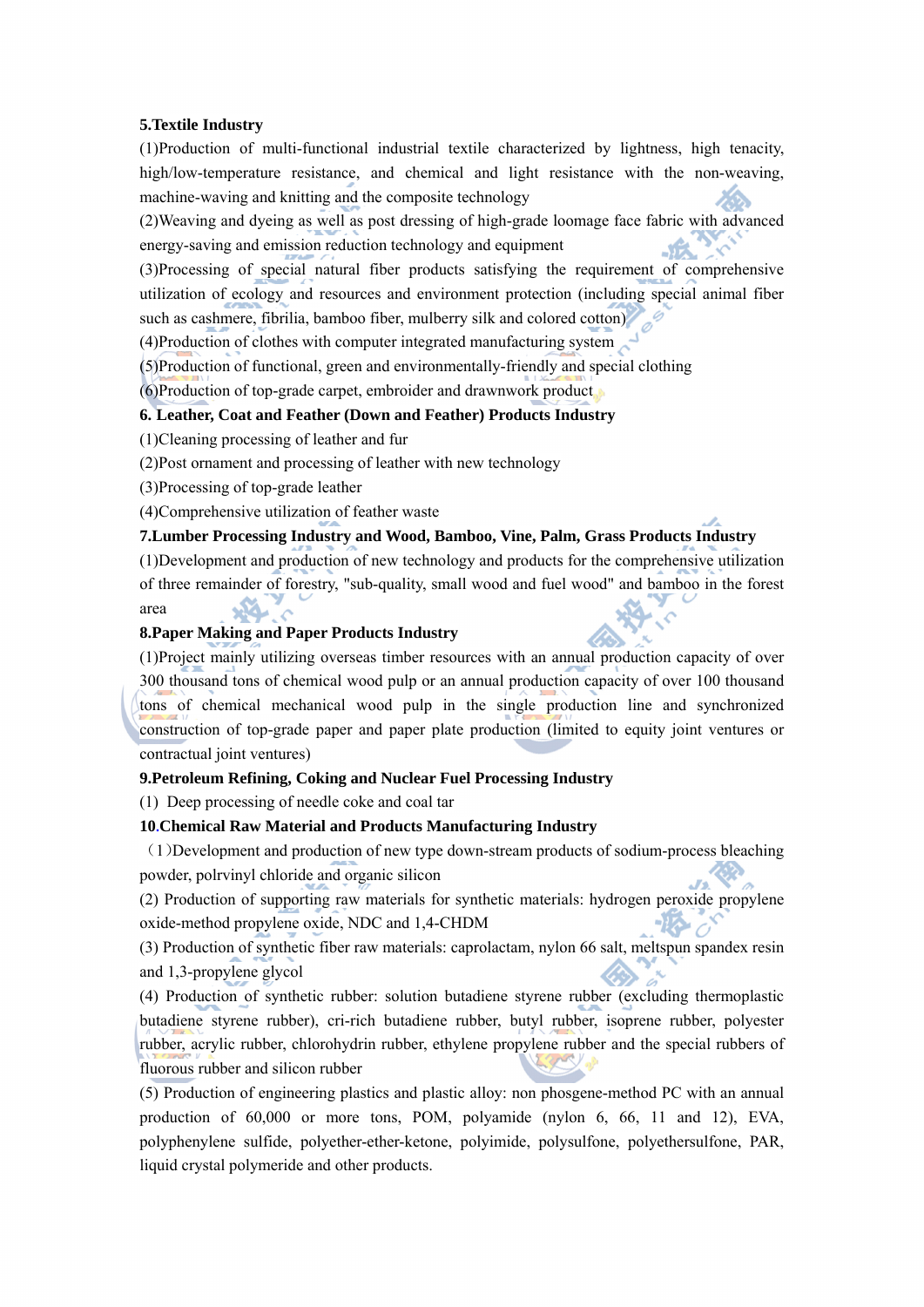(6) Fine chemistry: new products and technologies of catalyst, commercialization processing technology of dying (pigment) materials, electric chemicals and papermaking chemicals, food additives, feed additive, leather chemicals (except N-N DMF), oil additives, surface active agent, water treatment agent, adhesives, inorfil, inorganic nano materials production, and deep-processing of pigment diolame

(7) Production of environmentally-friendly printing ink, and aromatic hydrocarbon

(8) Production of natural perfume material, synthetic perfume and isolate perfume

(9) Production of high-performance coating, hydrophobic automotive paint and supporting waterborne resin

(10) Production of HCFCs substitute

(11) Production of high-performance fluoro resin, fluorous membrane materials, medical fluoro midbody, environmentally-friendly refrigeration agent and cleaning agent

(12) Production of fluorine recycling from phosphorus chemical and aluminum smelting

(13) Development and production of new technology and products of forestry chemicals

(14) Development and production of environmentally-friendly inorganic, organic and biological membrane

(15) Development and production of new fertilizers: bio-fertilizer, high-density potash fertilizer, compound fertilizer, controlled-releasing fertilizer, compound microorganism inoculant, composite microorganism fertilizer, straw and waste decomposing agent and special-function microorganism agent

(16) Development and production of new varieties of effective, safe and environmentally-friendly pesticides, new formulations, special-purpose midbody and addition agents as well as development and application of related cleaning technology (methane-method acetochlor, amine cyanogen-method paraquat and aqueous phase-method chlorpyrifos technology, glyphosate recycling chloromethane technology, stereospecific synthesis-method chirality and stereochemical structure pesticide production and synthetic technique of ethyl chloride)

(17) Development and production of biopesticide and bio-control products: microbial insecticide, microbial fungicide, agricultural antibiotic, insect pheromone, enemy insect and microbial herbicide

(18) Comprehensive utilization and disposal of exhaust gas, discharge liquid and waste residue

(19) Production of organic polymer material: covering film for plane, rare-earth cerium sulphide red dye, lead-free in electronic packages, serials of special sizing agent by photoetching for color Plasma Display Panel, small-diameter and large specific surface area superfine fiber, high precision fuel filter paper, and Li-ion battery membrane

#### **11.Medical and Pharmaceutical Products Industry**

(1)Production of new type compound medication or active composition medication (including bulk drug and preparation)

(2)Production of amino acids: tryptophan, histidine, and methionine for feed with fermentation method

(3)Production of new anti cancer medication, new cardio-cerebrovascular medication and new nervous system using medication

(4)Production of new drugs with bio-engineering technology

(5)Production of new type bacterin for AIDS, HCV and contraception as well as cervical carcinoma, malaria and hand-foot-and-mouth disease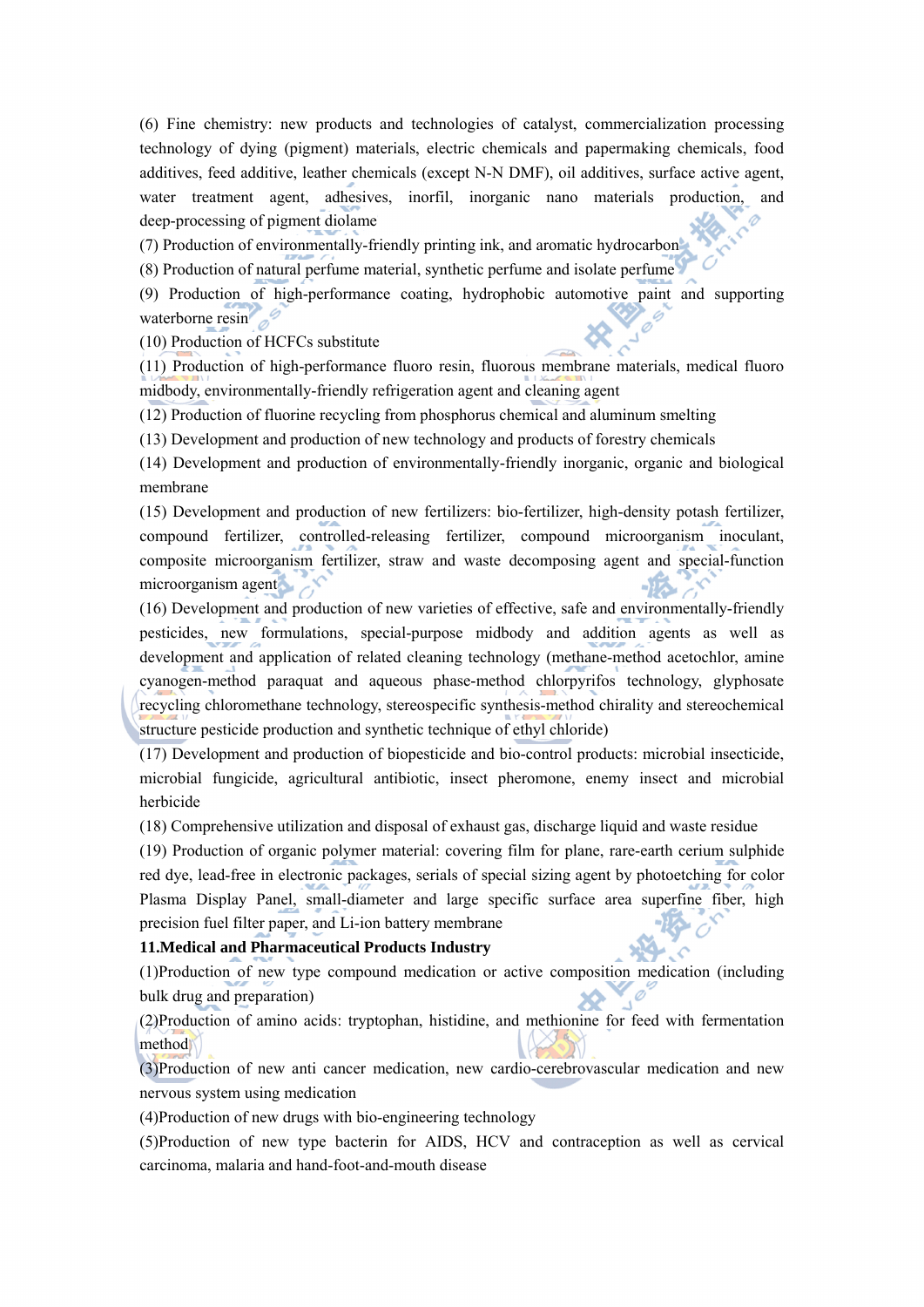(6)Production of biology bacterin

(7)Exploitation and production of marine drug

(8)Drug preparation: production of new formulation using new technologies of sustained-release, release, targeting and percutaneous absorption

(9) Exploitation and production of new type of pharmaceutical adjuvant

(10) Production of antibacterial raw material drug for animal use (including antibiotics and synthetic chemicals)

(11)Production of new products of antibacterial drug, insect repellent, pesticide, anticoccidial drug for animal use and new formulation

(12)Production of new diagnosis reagent

## **12.Manufacturing Industry of Chemical Fiber**

(1) Production of hi-tech chemical fiber (except viscose) of differential chemical fiber, aramid, carbon fiber, polyethylene of high-strength and high-mode, polyphenylene sulfide (PPS) and so on (2) Production of new style of fiber and non-fiber polyester: PTT, PEN, PCT and PETG

(3) Production of biopolymer fiber with new type renewable resources and green environmentally-friendly technology, including new solution-method Lyocell, regenerated cellulose fiber with bamboo and fiber as raw materials, PLA, chitosan fiber, PHA and plant and animal protein fiber

(4) Production of polyamide, with a single line daily production capacity of 150 or more tons

(5) Production of meridian tyre aramid fiber and tyre cord

#### **13.Industry of Plastic Products**

(1)Development and production of new type photo-ecology multi-functional broad width agricultural film

(2)Digestion and recycle of waste plastics

(3)Exploitation and production of new technology and new production of soft plastic package (high barrier, multi-function film and raw material)

## **14.Non-metal Mineral Products Processing Industry**

(1) Development and production of energy-saving, environmentally-friendly, waste recycling, light and strong, high-performance and multi-functional building materials

(2) Production of using plastic to replace steel and wood, energy-saving and high-efficient chemical architecture materials

(3) Production of not less than 10,000,000sq.m. elastomer, plastic changeable asphaltum waterproof coiled materials, EPDM waterproof coiled materials with width (of not less than 2 meters) and matched materials, PVC coiled material with width (of not less than 2 meters), and TPO waterproof coiled materials

(4) Development and production of functional glass with new technology: screen electromagnetic wave glass, micro-electronics glass base plate, penetrating infrared non-lead glass, electron grade large spec quartz glass products (pipe, plate, crucible and instrument vessels), optical property high-quality multi-functional windshield glass, extreme materials and products for information technology (including waveguide-level high-precise optical fiber pre-fabricating quartz glass sleeve and ceramic baseplate), and refining and processing of crystal raw materials with high purity of (99.998% or above) and super-purity of (99.999% or above).

(5) Production of film battery conductive glass and solar light-concentration glass

(6) Production of glass fiber products and special glass fibers: dielectric glass fiber, quartz glass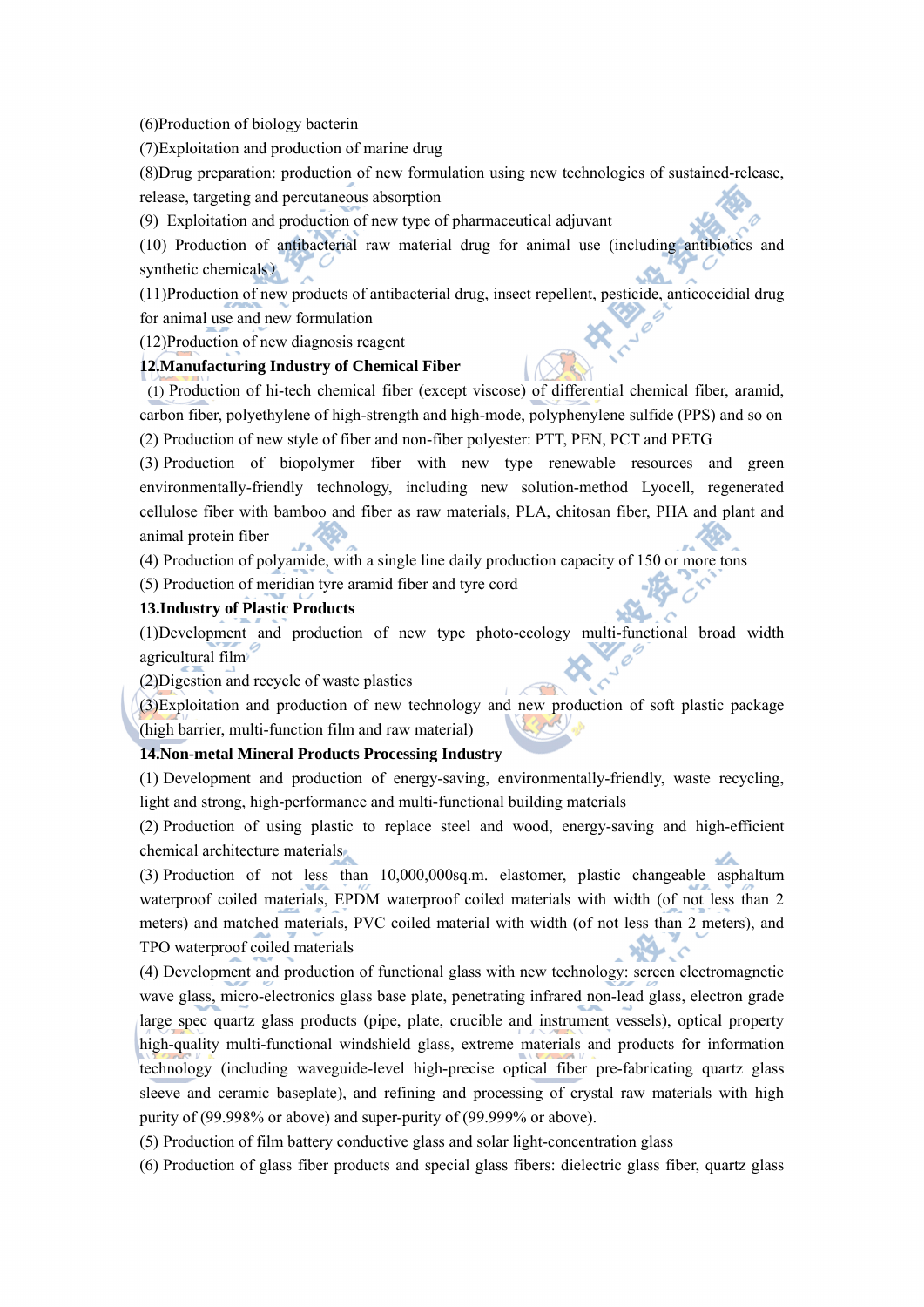fiber, high silica glass fiber, strong and flexible glass fiber, ceramic fiber and products

(7) Production of optical fiber and products: coherent fiber bundle and laser medical optic fiber, super-second generation and third generation microchannel plate, optical fiber surface plate, image inverter and optical glass cone

(8) Standardized refining of ceramic material and production of high-level decorative materials used for ceramics  $\sim$ 

(9) Production of environmentally-friendly refractory material (without chromizing) used in furnaces for cement kiln, electronic glasses, ceramics and porous carbon bricks

(10) Production of AIN ceramic base piece, and multiple-hole ceramics

(11) )Production of inorganic, non-metal materials and products: complex materials, special kind of ceramics, special kind of airproof materials (including quick oil sealed materials), special friction materials (including quick friction braking products), special cementation materials, special type latex materials, water rubber materials and nano materials

(12) Production of organic-inorganic composite foam insulation materials

(13) )Production of high-tech compound materials: sequential fiber increasing thermoplasticity compound materials and prepreg, endure heat  $> 300^{\circ}$  colophony compound material moulding craftwork assistant materials, colophony compound material (including top grade sports articles and light and strong transport tool parts), special function compound materials and products (including deep water and diving compound material products and medical and healing use compound material products), carbon/carbon compound materials, high-performance ceramic compound materials and products, metal and glass compound materials and products, and pressure≥320MPa super-high-pressure compound rubber pipes, air bus aviation tyres

(14) Production of precise high-performance ceramics materials: carborundum super-minute powder(purity > 99%, average granule diameter < 1 $\mu$ m), Si3N4 super-minute powder(purity > 99%, average granule diameter  $\langle 1 \mu m \rangle$ , high pure and super-minute alumina powder(purity  $> 99\%$ , average granule diameter  $\leq 0.5 \mu m$ ), low temperature sintered zirconia (ZrO2) powder (sintered temperature < 1350°C), high pure AlN powder(purity > 99%, average granule diameter < 1 $\mu$ m), rutile TiO2 powder(purity  $> 98.5\%$ ), white char black(average granule diameter  $< 100$ nm=, barium titanate (purity > 99%, average granule diameter <  $1\mu$ m = )

(15) Development and production of top grade artificial crystal and crystal film products: top-grade artificial synthetical crystal (piezo crystal and ultraviolet crystal), super-hard crystal (cubic boron nitride crystal), high temperature resistant and strong insulation artificially synthetic insulation crystal (artificially synthetic mica), new type electric-optic crystal, large power laser crystal and large-sized glittering crystal, and diamond film tools, super-thin artificial diamond saw piece with thickness of 0.3mm or less

(16) Deep processing of non-metal mineral products (super-thin comminution, high level pure, fine production, modification)

(17) Production of super high power black lead electrode.

(18) Production of pearlite mica (granule diameter: 3-150μm)

(19) Production of multiple dimension and multiple direction integer weaving fabric and profile modeling fabric.

(20) Using new dry cement kiln to innocuously dispose of solid waste

(21) Recycling of building waste

(22) Comprehensive utilization of industrial byproduct gypsum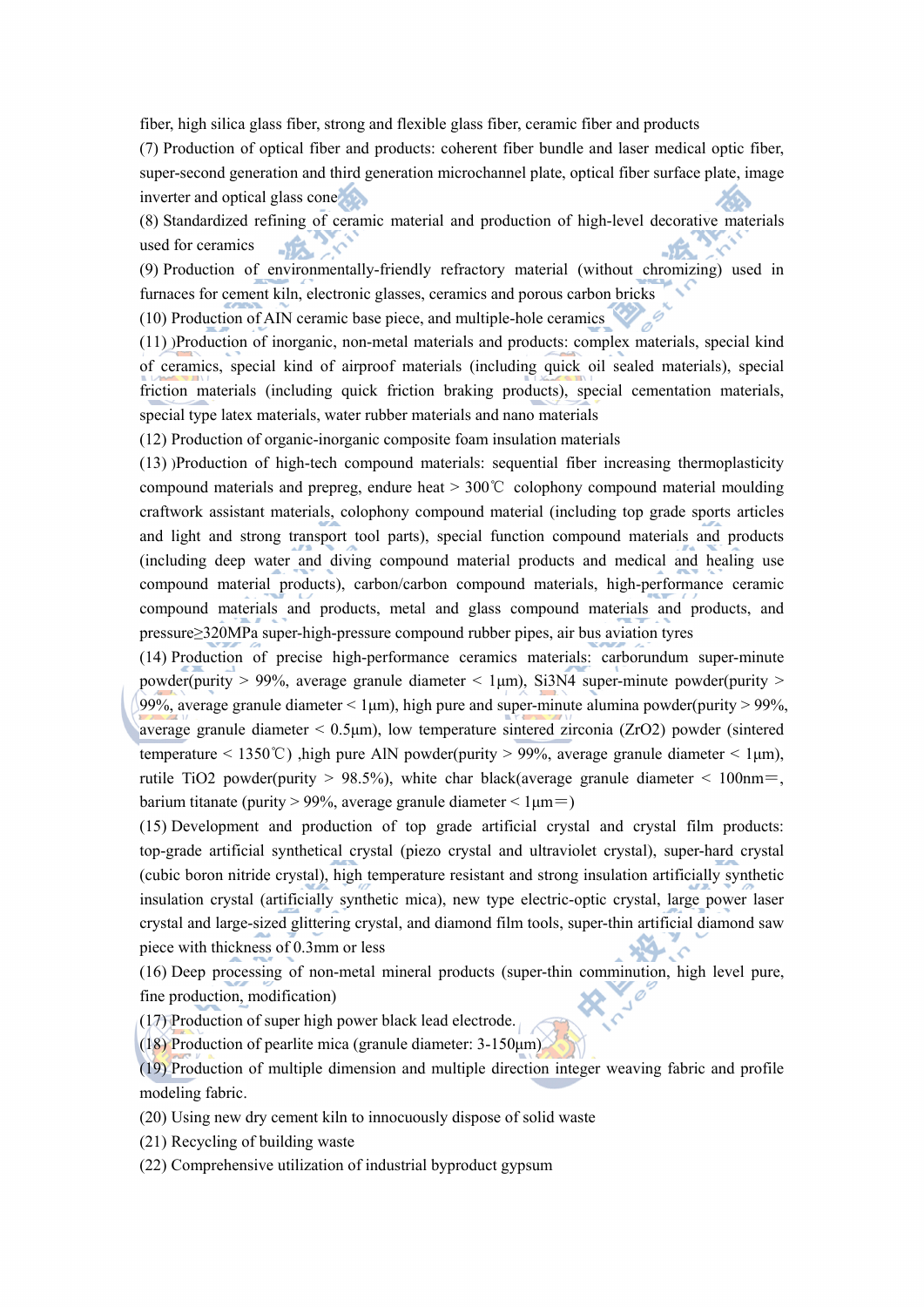(23) Development and application of new technology for the comprehensive utilization of non-metal mining tailings as well as ecological recovery of mining

## **15.Non-Ferrous Metallurgical Smelting and Rolling Processing Industry**

(1) Production of silicon single crystal with the diameter of more than 200mm and polishing piece (2) Production of high-tech non-ferrous metallurgical materials: compound semiconductor materials(gallium arsenide, gallium phoshpide, gallium Reexplanation, gallium nitride), high temperature superconduct materials, memory alloy materials (titanium nickel, copper and iron memory alloy materials) , super minute (nanometer) calcium carbide and super minute (nanometer) crystal hard ally, super-hard compound materials, noble metal compound materials, aluminum foil used for radiator, middle and high pressure cathode capacitance aluminum foil, special large aluminum alloy materials, aluminum alloy precise model forge product, electrified railway built on stilts leads, super-thin copper strip, erosion proof heat exchanger copper alloy material, high-performance copper nickel, copper and iron alloy strip, beryllium copper strip, thread, tube and stick process material, high temperature bearable tungsten filament, magnesium alloy cast, non-lead solder, magnesium alloy and its applicable products, bubble aluminum, titanium alloy strip materials and titanium jointing pipes, atomic energy grade sponge zirconium, tungsten and deep-processing products of molybdenum

## **16.Metal Products Industry**

(1)Development and production of aviation, aerospace, lightened car, automobile and environmentally-friendly new materials (special-purpose aluminum board, aluminum magnesium alloy materials, automobile aluminum alloy frame and so on).

(2)Development and production of hardware for construction, hot-water heating equipment and hardware parts **SA** 

(3)Production and processing (including painting and processing inner and outer surface of the products) of metal packing products (thickness < 0.3mm) used to pack all kinds of grain, oil and food, fruits, vegetables, beverages, daily using materials and such contents

(4)Production of section nickel stainless steel products

#### **17. General Machine-building Industry**

(1)Manufacturing of numerically controlled machine tools of high level and key spare parts: numerically controlled machine tools which exceed quintuple linkage, digital control coordinate spindle processing center , digital control system which exceeds quintuple linkage and servomechanism installations, high-speed and super-strong knifes for exact digital control manufacturing.

(2)Manufacturing of multi-station forging forming machine of 1,000 or more tons

(3)Manufacturing of equipments for breaking up and smashing retired cars and post-processing sorting equipment

 $\mathscr{O}$ 

(4)Manufacturing of soft FTL product line

(5)Manufacturing of vertical articulated industrial robots, welding robots and welding equipments thereof

(6)Manufacturing of special processing machines: complete sets of laser cutting and welding equipments, exact processing laser equipments, digital-control and low-speed wire-cuts, submicron cracker

(7)Manufacturing of wheel or crawler crane of 400 or more tons (limited to equity joint ventures or contractual joint ventures)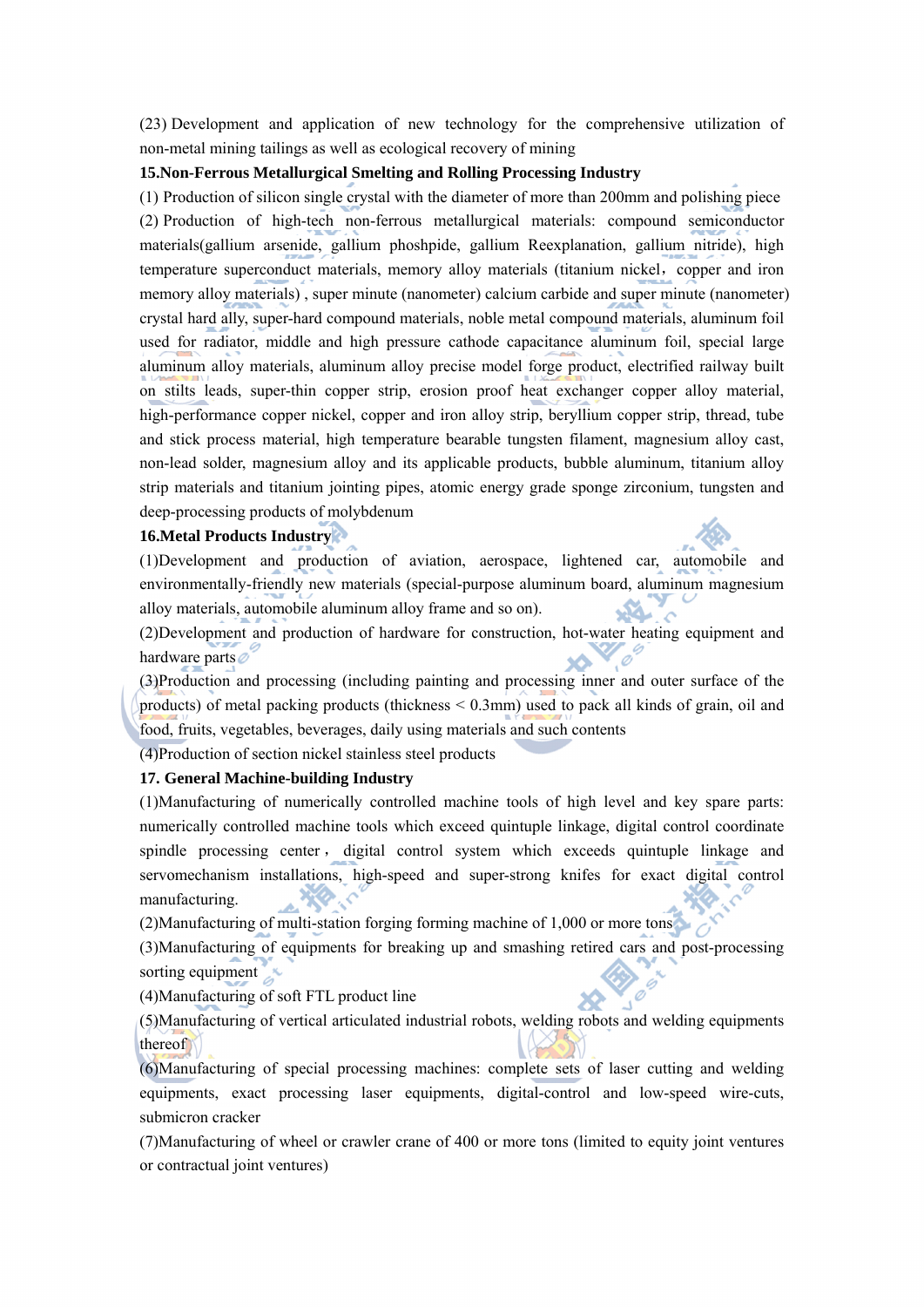(8)Designing and manufacturing of high pressure plunger pumps of working pressure of 35MPa or above and engine, designing and manufacturing of low-speed big torquey engine of working pressure of ≥35MPa or above

(9)Manufacturing of electro-hydraulic proportion servo elements of the integral hydraulic multi-channel valves with the working pressure of 25MPa or above

(10)Designing and manufacturing of valve terminal, pneumatic solenoid valves of less than 0.35W and high-frequency electrical control valves of more than 200Hz

(11)Designing and manufacturing of hydrostatic drive device

(12) Development and manufacturing of non-contacting gas film seal of pressure of more than 10MPa, dry gas seal of pressure of more than 10MPa (including experience device)

(13) Development and manufacturing of macromolecule material device for automobiles (rub piece, changed phenol aldehyde plunger, non-metal liquid pressure mother pump and so on)

(14) Manufacturing of car boss axletree of 3 and 4 generation (function elements of boss axletree of flange and transducer inside or outside of the axletree, digital control machine tool or processing centre axletree of high or mid class (the processing center shall have more than three axis interlocking function and 3-4um repeated precision), high-speed wire or board rolling mill axletree(assistant axletree and roller axletree of single-wire rolling mill of not less than 120m/s and of thin-board rolling mill of not less than 2mm), high-speed railway axletree(with speed of more than 200km/h), low-noise axletree of vibration of less than Z4(Z4, Z4P, V4, V4P), level P4, P2 axletree of various axletree, bearings of wind power generators (mainshaft bearing, speed-up machine bearing and generator bearing of wind generating set of more than 2MW) and aviation bearing (mainshaft bearing of aircraft engine, landing gear bearing, transmission system bearing and handling system bearing)

(15) Manufacturing of high-density, high-precision and shape-complicated powder metallurgy parts as well as chains for vehicles and engineering machinery

(16) Manufacturing of gear transmissions for wind power and high-speed trains, propeller-controllable transmission system for vessels and large-size and heavy-load gear boxes

(17) Production of high temperature resistant and insulation material (with F, H insulation class), as well as insulation shaped parts

 $(18)$  Development and manufacturing of accumulator capsule and fluid pressure rubber sealing

(19) Manufacturing of high-precision and high-intensity (above 12.9-level), dysmorphism and combination fasteners

(20) Manufacturing of micro precise transmission coupling parts (clutches)

(21) Manufacturing of coupling shaft for heavy mill

(22) Remanufacturing of mechanical equipment such as machine tools, engineering machinery and railway locomotive equipment as well as auto parts

## **18. Special Equipment Manufacturing**

(1) Manufacturing of mine trolley mining, loading and transporting device:mechanical drive tipper for mine of 200 or more tons, mobile crusher, wheeled digger of  $5,000$ m3/h or above, loading machine for mine of 8 or more  $m3$ , electric driving mining machine of 2,500 kw or above and so on

(2)Manufacturing of geophysical, logging equipment: MEME geophone, digital telemetry seismograph, digital imaging, computerized logging system, horizontal wells, directional wells, drilling rig equipment and apparatus, MWD logging while drilling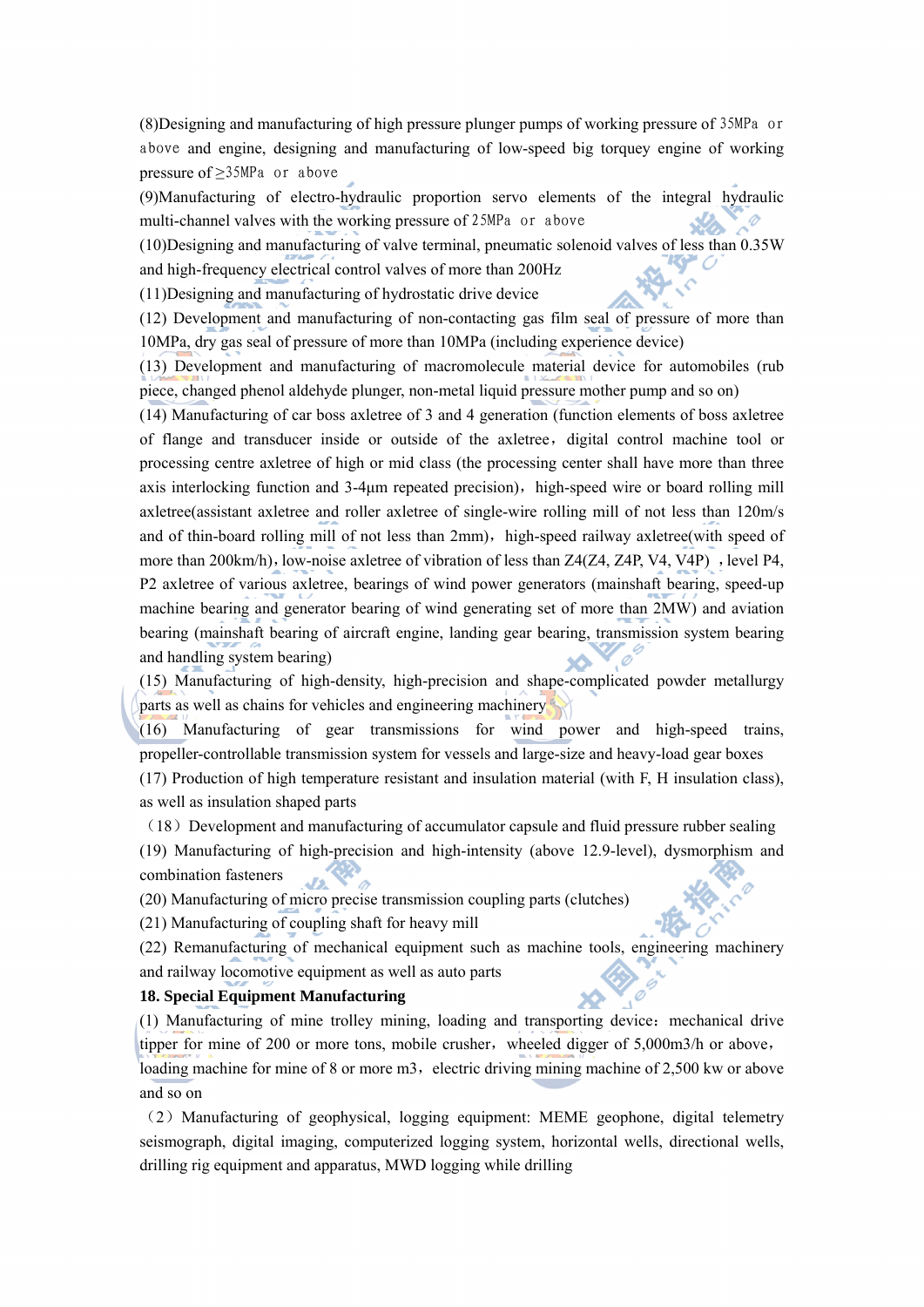(3)Manufacturing of oil exploration, drilling, gathering and transportation equipment: floating drilling systems and floating production systems which will work in water with depth of more than 1,500 meters, and supporting equipment for undersea oil production, collection and transportation

(4) Manufacturing of large digging drilling with caliber of 2 or more meters and depth of 30 or more meters, manufacturing of push bench with diameter of 1.2 or more meters, manufacturing of large complete non-digging pipeline laying device with pulling power of 300 or more tons, and manufacturing of diaphragm wall drilling machine

(5) Designing and manufacturing of large soil shifter of 520 hp or above

(6) Designing and manufacturing of purge machine of 100m3/h or above, digging device with digging vessel of 1,000 or more tons  $\times 76$ 

(7)Designing and manufacturing of tuffcrete diosmosing-proof wall for flood control bar

(8) Manufacturing of machines for underwater mass: soil shifter, loader and digger under water with depth of not more than 9 meters

(9) Manufacturing of devices of road bridge maintaining and automatic testing

 $(10)$  Manufacturing of devices of road tunnel supervision, winding, disaster control and rescuing system

(11)Designing and manufacturing of maintenance machinery for large-scale construction of railways, railway lines, bridges and tunnels, testing and monitoring equipments and key parts

(12) Manufacturing of (asphalt) shingles equipment, galvanized steel and other metal roof production equipment

(13) Manufacturing of spot spraying polyurethane waterproof thermal insulation system equipment which could protect environment and conserve energy, technology and equipment of polyurethane sealant paste preparation, technology and production equipment of modified silicone sealing paste preparation

(14) Designing and manufacturing of high-precision strip mill (with thickness precision of 10 microns)

(15)Manufacturing of selecting device for multi-element, fine-powder and hard-selecting mine

(16) Manufacturing of key devices of 1,000,000 or more tons/year of oxene complete devices: complicated powder making machine of more than 400,000 tons/year, spiral discharging centrifuge with diagram of 1,000 or more millimeters, and small-flow and high-lift centrifugal pump

(17) Manufacturing of large complete devices of chemical processing of coal (limited to equity joint ventures or contractual joint ventures)

(18) Designing and manufacturing of metal product moulds (such as extrusion moulds of pipe, stick and shape of copper, aluminum, titanium and zirconium)

(19) Designing and manufacturing of punching mould of cover elements of automobile body, large-sized injection molds of fascia and fender-guard, and clamp and testing tools of automobile and motorcycle

(20) Designing and manufacturing of special production equipment for car power battery

(21) Designing and manufacturing of precision mold (the precision of punching mould is more than 0.02 millimeter and that of cavity mould is more than 0.05 millimeter)

(22) Designing and manufacturing of non-metal product moulds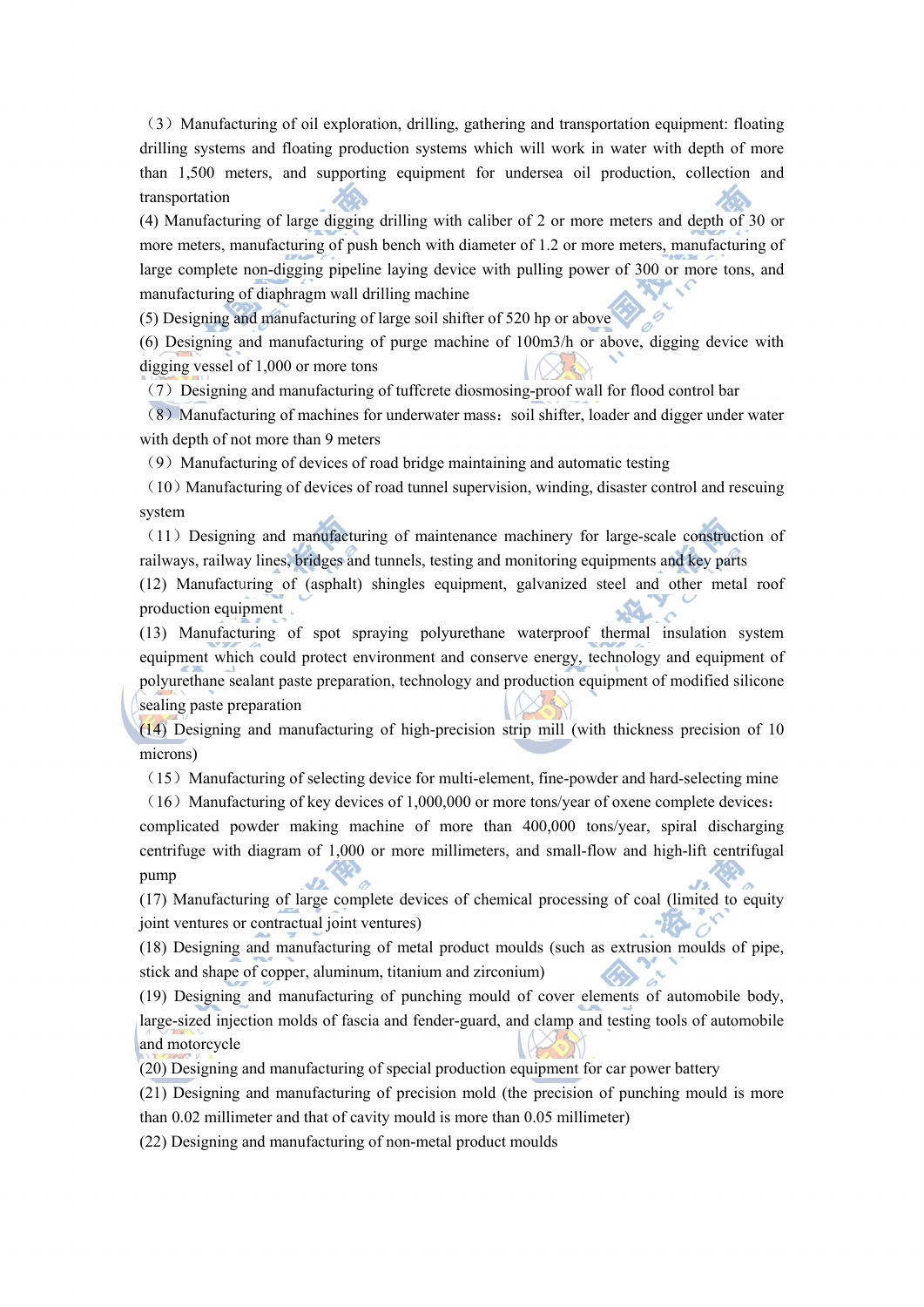(23) Manufacturing of beer filling device of 60,000 bottles /h or above, drink mid or high hot filling device of 50,000 bottles /h, asepticism filling device of 36,000 bottles /h or above

(24) Manufacturing of producing technologies and key equipments for aminophenol, enzyme, food additive and so on

(25) Manufacturing of complete feed processing equipment of 10tons/h or above and key parts thereof

(26) Manufacturing of light board and box device of 0.75-millimeter high or less

(27) Manufacturing of single sheet-fed multi-colored offset printing presses (with the breadth of 750 or more millimeters, printing speed of 1,6000 or more sheets per hour in single multi-colored sheet and 1,3000 or more sheets per hour in double multi-colored sheet)

(28) Manufacturing of single roll lithographic printing machine with speed of more than 75,000 pages in folio /h (787×880 millimeters), diprosopia single roll lithographic printing machine with speed of more than 170,000 pages in folio /h (787×880 millimeters) and the commercial roll paper offset press with the printing speed of more than 50,000 pages in folio/h (787x880 millimeters)

(29) Manufacturing of multi-colored breadth flexographic press (with the printing breadth of 1,300 or more millimeters and printing speed of 350 or more meters per second), and the injection digital printing press (for publishing: printing speed of 150 or more meters per minute and resolution ratio of 600dpi or above; for packaging: printing speed of 30 or more meters per minute and resolution ratio of 1,000dpi or above; for changeable data: printing speed of 100 or more meters per minute and resolution of 300dpi or above)

(30) Manufacturing of computer mass color pre-coordination systems, mass color remote handling systems, mass speed following systems, prints quality automatic testing and following systems, no-axis turning technologies, high-speed automatic splicer with the speed of 75,000 pieces per hour, paper feeder, and high-speed and automatic remote handling paper folding machine, automatic overprinting system, cooling device, silanion putting system, bias-adjusting device and so on

(31) Manufacturing of electronic-gun automatic coating machine

(32) Deep processing technique and equipment manufacturing of plate glass

(33) Manufacturing of complete set of new type of paper (including pulp) making machines

(34) Manufacturing of equipment with new technique for post ornament and processing of leather

(35) Development and Manufacturing of new agriculture processing and storage equipment: new equipment for the processing, storage, preservation, classifying, packing, and drying of food, oil, vegetables, dried fruits and fresh fruits, meat and aqua-products; agricultural product quality testing equipment ; the quality detection equipment of agricultural products' damage; Rheometer; Farinograph; ultrafine pulverization equipment; highly efficient dewatering equipment ; 5-grade plus high efficient fruit juice condensation equipment; equipment for disinfection of powder food in media; aseptic packaging equipment for semi-solid and solid food; disc-type separation centrifuges

(36) Manufacturing of agricultural machinery: facility agriculture equipment (greenhouse automatic irrigation equipment, auto-control configuration and fertilization equipment of nutritious liquid, efficient vegetable nursery equipment, soil nutrient analysis instruments), tractor and associated farm tools with 120 kilowatts and above matching engine power, low fuel consumption, low noise and low-emission diesel engine, spray machines with residual fog tablets recovery unit matching of large tractor, high-performance rice transplanter, cotton harvesting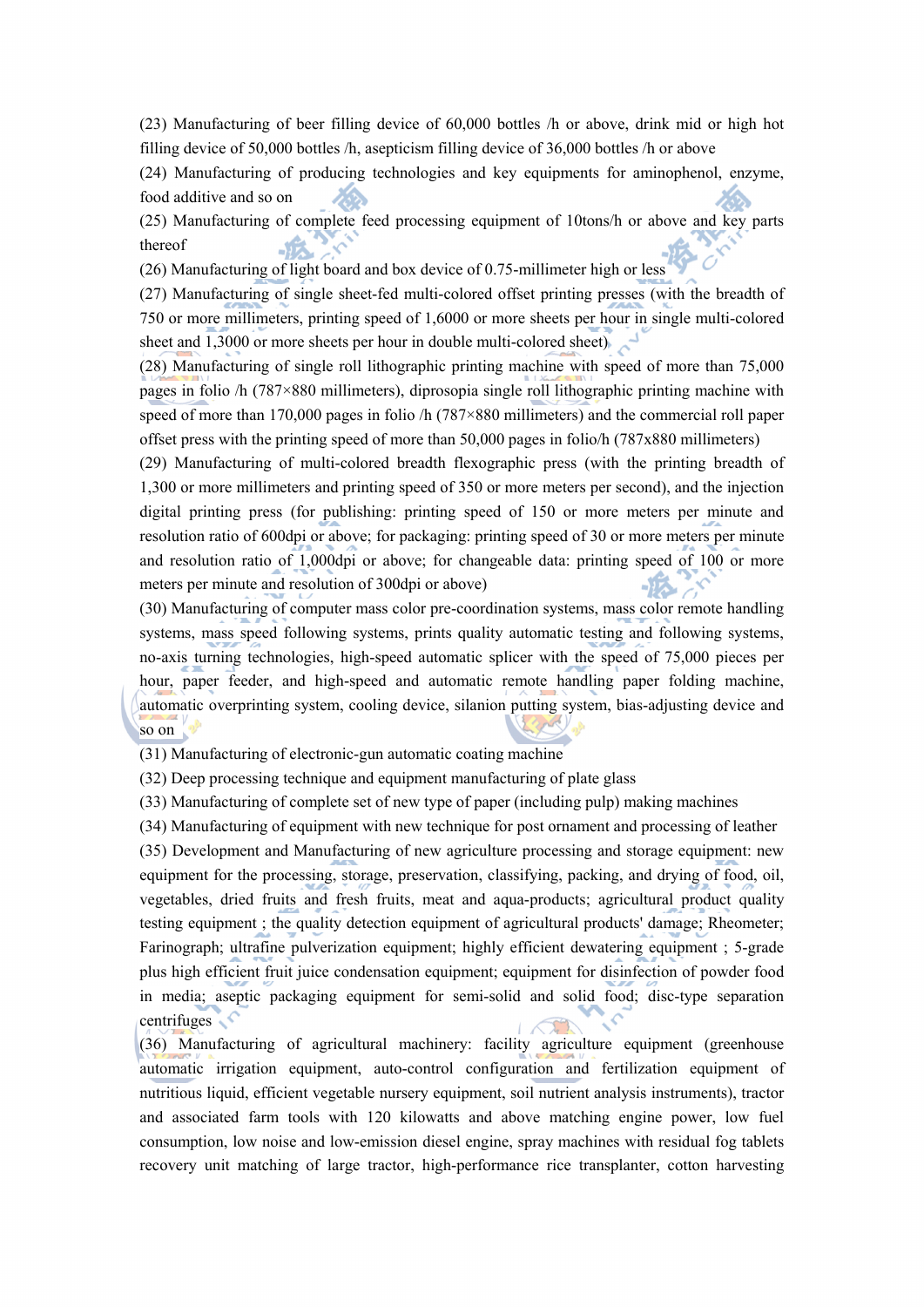machine, adapted to a variety of row-spacing self-moving maize reaping machine (hydraulic drive or mechanical drive), rapeseed harvesting machine, cane cutting machine and complete beet harvester

(37) Manufacturing of new technical forestry equipment

(38) Manufacturing of equipment for collecting, bundling and comprehensive utilization of crop straw

(39) Manufacturing of equipment for resource utilization of waste agriculture products and waste fowl and livestock products which are bred in scale

(40) Manufacturing of fertilizer, pesticide, water-saving agricultural technical equipment

(41) Manufacturing of cleaning equipment for electromechanical wells and equipments for laundering drug production

(42) Manufacturing of electronic endoscopes

(43) Manufacturing of fundus cameras

(44) Manufacturing of key components of medical imaging equipments (high magnetic field intensity and superconducting magnetic resonance imaging equipment, X-ray digital tomography imaging equipment, and digital color ultrasonic diagnostic equipment)

(45) Manufacturing of Medical Ultrasonic Transducer (3D)

(46) Manufacturing of boron neutron capture therapy equipments

(47) Manufacturing of image-guiding intensity-modulated radiation treatment system

(48) Manufacturing of Hemodialysis, Blood Filter

(49) Manufacturing of equipment for automatic enzyme immune system (including the functions of application of sample, elisa photo meter, wash plate, incubation, data, post treatment, etc.)

(50) New techniques of quality control of medicine products and new equipment manufacturing

(51) New analytical techniques and extraction technologies, and equipment development and manufacturing for the effective parts of national medicines

(52) Manufacturing of multi-layer co-extrusion water-cooled film mold-blowing equipment for non-PVC infusion bags for medical use

(53) Development and Manufacturing of equipment of new type of knitting machines, key parts and textile testing, laboratory equipment

(54) Manufacturing of computer Jacquard artificial fur machine

(55) Manufacturing of special equipments for solar cell production

(56) Manufacturing of equipment for prevention and treatment of air pollution: equipment for high temperature-resistant and corrosion-resistant filter materials, low NOx combustion equipment, complete equipment for fuel gas denitrification catalysts and denitrification, equipment for industrial organic waste gas purification, equipment for diesel vehicle ventilation purification, and equipment for exhaust treatment of heavy metal

(57) Manufacturing of equipment for prevention and treatment of water pollution: horizontal spiral centrifugal machine, film and film materials, ozone generator of 50kg/h or above, chlorine dioxide generator of 10kg/h or above, ultraviolet disinfection device, small sewage treatment equipment in the rural areas, and treatment equipment for waste water with heavy metal

(58) Manufacturing of equipment for treatment of solid waste: equipment for sludge treatment and resource utilization at the sewage treatment plant, complete equipment for waste incineration with daily treatment of more than 500 tons, technical equipment for landfill leachate treatment, leakage-proof geomembrane at the landfill field, equipment for construction waste and resource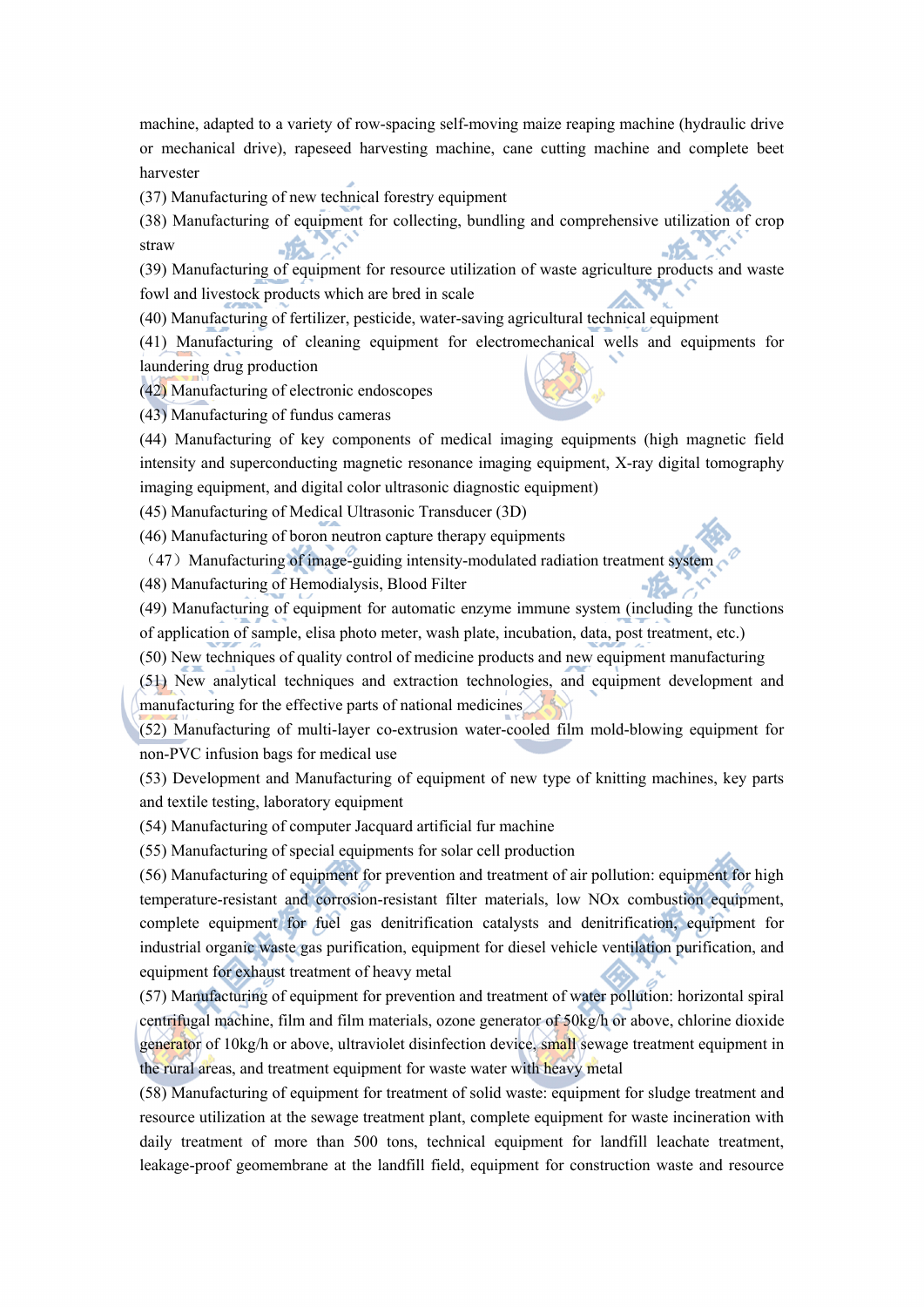utilization, equipment for dangerous waste treatment, methane gas power generation device at the landfill field, equipment for treatment of iron and steel scrap, and equipment for polluted soil remediation

(59) Development and manufacturing of equipment for comprehensive utilization of red mud in the aluminum industry

(60) Manufacturing of equipment of comprehensive utilization of tailings

(61) Manufacturing of waste plastics, electronics, rubber, battery recycling equipments

(62) Manufacturing of equipment for recycling treatment of waste textiles

(63) Manufacturing of the remanufacturing equipment of used mechanical and electronic products

(64) Manufacturing of equipment for comprehensive utilization of scrap tires

(65) Environmental protection technology and equipment manufacturing of aquatic ecosystem

(66) Manufacturing of movable combination water purification equipment

(67) Unconventional water treatment and repeated utilization equipment and water quality monitoring instrument

(68) Industrial water pipe network and leak-testing equipment and instrument

(69) Development and manufacturing of 100,000 cubic meters and above daily production seawater desalination and recycling cooling technology and complete sets of equipments

(70) Manufacturing of special meteorological observation and analysis equipments

(71) Development of seismic station, seismic network, and mobile seismological observation technology system, and manufacturing of equipments

(72) Manufacturing of three-drum radial tire building machines

(73) Manufacturing of rolling resistance testing machine and tire noise lab

(74) Manufacturing of new heating measurement and temperature control device technical equipments

(75) Manufacturing of preparation, storage and transportation equipment and inspection systems of hydrogen energy

(76) Manufacturing of new heavy residue gasification atomization nozzle, steam leakage rate of 0.5 percent and below efficient steam traps, 1,000 ° C and above high-temperature ceramic heat exchanger manufacturer

(77) Manufacturing of equipment for marine oil-spilling recovery

(78) Manufacturing of low-density coal gas and ventilation air utilization device

## **19. Communication and Transportation Equipment Industries**

(1) Manufacturing of automobile engine, and construction of engine research and development organization: gasoline motor with output per liter not lower than 70 kw, diesel motor with output per liter not lower than 50 kw and discharge capacity below 3 liters, diesel motor with output per liter not lower than 40 kw and discharge capacity above 3 liters, motor driven by such new resources as fuel cells and compound fuel

(2) Manufacturing of key auto parts and development of key technology: DCT, AMT, gasoline engine turbocharger, viscous even shaft device (for four-wheel drive), automatic transmission actuator (magnetic valve), hydrodynamic retarder, eddy current brake, gas generator for SRS, common rail fuel injection technology (with maximum injection pressure of more than 2,000pa), VGT, VNT, engine emission control device up to the standard for the V stage of China, ITM and coupler assembly, steer-by-wire system, diesel particles trap, special vehicle bridge for large low-floor passenger cars, absorption steering system, large-and-medium frequency air condition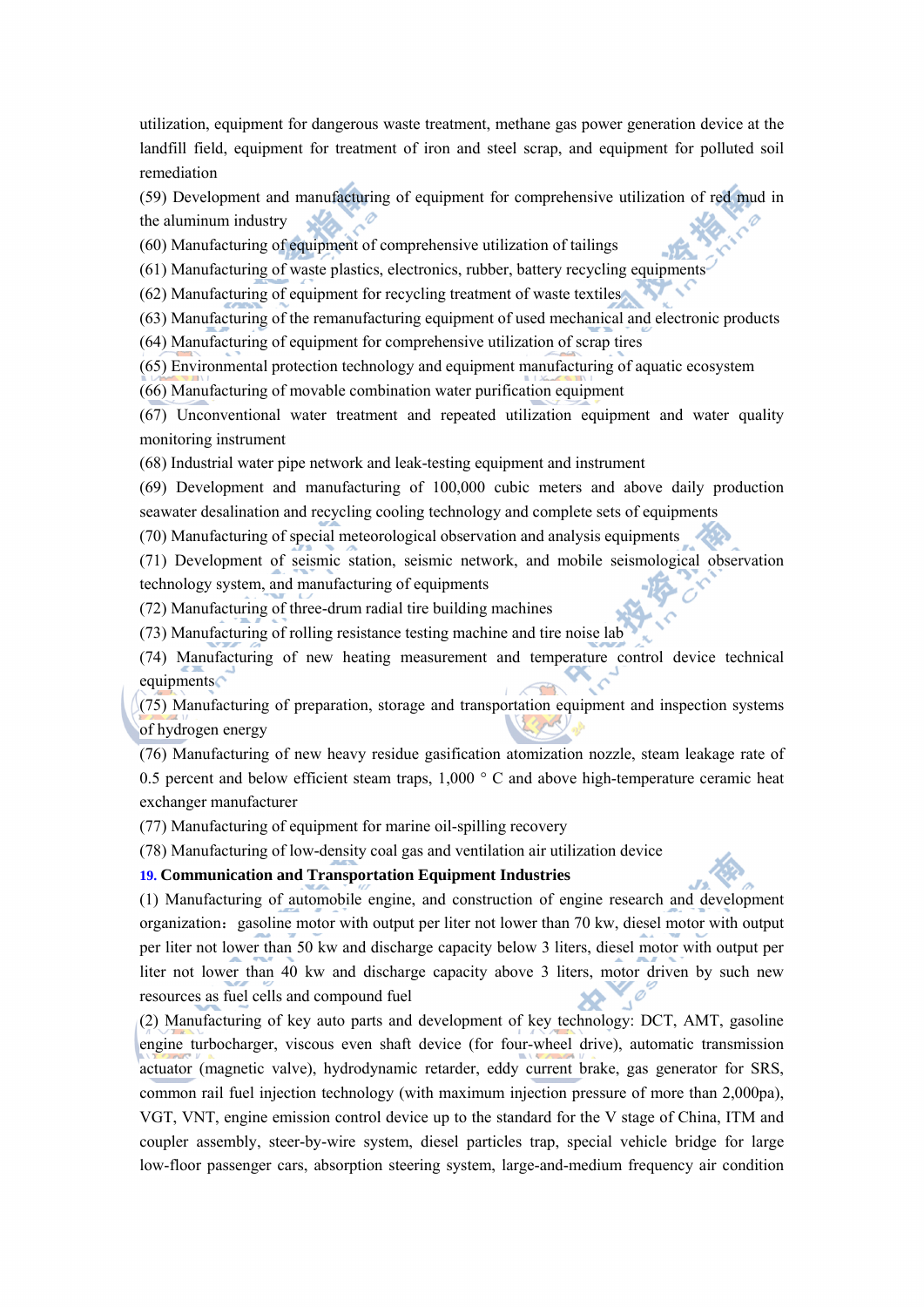system for passenger cars, special rubber parts for vehicles, as well as key parts and components of the above-mentioned parts

(3) Production as well as research and development of automobile electronic devices: engine and under-chassis control system as well as key spare parts, in-vehicle electronic technology (automobile information system and navigation system) , automobile electronic network technology (limited to equity joint ventures), components for the input (sensor and sampling system) and the output (actuator) of electronic control system, EPS electronic controller (limited to equity joint ventures), embedded electronic integration system (limited to equity joint ventures or contractual joint ventures), electronic-controlled air suspension, ECS, electronic valve system equipment, EIC, ABS/TCS/ESP system, BBW, TCU, TPMS, OBD, IMMO, ABICAS, and testing system for testing and maintenance of autos and motorbikes

(4) Manufacturing of key parts and components for new energy vehicles: energy power battery (energy density of 110Wh/kg or above, cycle life of 2,000 or more times, and foreign investment proportion of not more than 50%), positive materials of battery (specific capacity of 150mAh/g or above, and cycle life of 2,000 times takes up not less than 80% of the initial discharging capacity), battery separator (with thickness of  $15-40\mu m$  and porosity of  $40\%$ -60%); battery management system, motor management system, electronic integration of electric cars; drive motor for electric cars (peak power density of 2.5kW/kg or above, high efficient area: 65%, and working efficiency of 80% or above), DC/DC for vehicles (input voltage of 100V-400V),high power electronics (IGBT, voltage level of 600V or above and current of 300A or above); and plug-in hybrid electromechanical coupling drive system.

(5) Manufacturing of key parts and components for high-emission motorcycles (with emission of more than 250ml): technology of electrical control fuel injection for motorcycle (limited to equity joint ventures or contractual joint ventures), and engine discharging device complying with motorcycle discharging criteria stage Ⅲ of China

(6) Equipment for railway transportation (limited to equity joint ventures or contractual joint ventures) : research and development, design as well as manufacturing of complete train and key spare parts (drive system, control system, brake system) of rapid transit railway, railway of passenger special line, intercity railway, trunk railway and equipment for urban railway transportation; research and development, design as well as manufacturing of passenger service facilities and equipment for rapid transit railway, railway of passenger special line, intercity railway and urban railway transportation, design as well as research and development of related information system in the process of construction of information age; research and development, design as well as manufacturing of railway and bridge facilities and equipments for rapid transit railway, railway of passenger special line, intercity railway, manufacturing of equipment and fixtures for electrical railway, research and development of technologies for controlling railway noise and vibrating, manufacturing of discharging equipment for trains, manufacturing of safety monitoring equipment for railway transportation

(7) Design, manufacturing and maintaining of civil plane: those of trunk and branch lines (Chinese part shall hold the majority of shares), general ones (limited to equity joint ventures or contractual joint ventures)

(8) Production and maintaining of spares parts for civil planes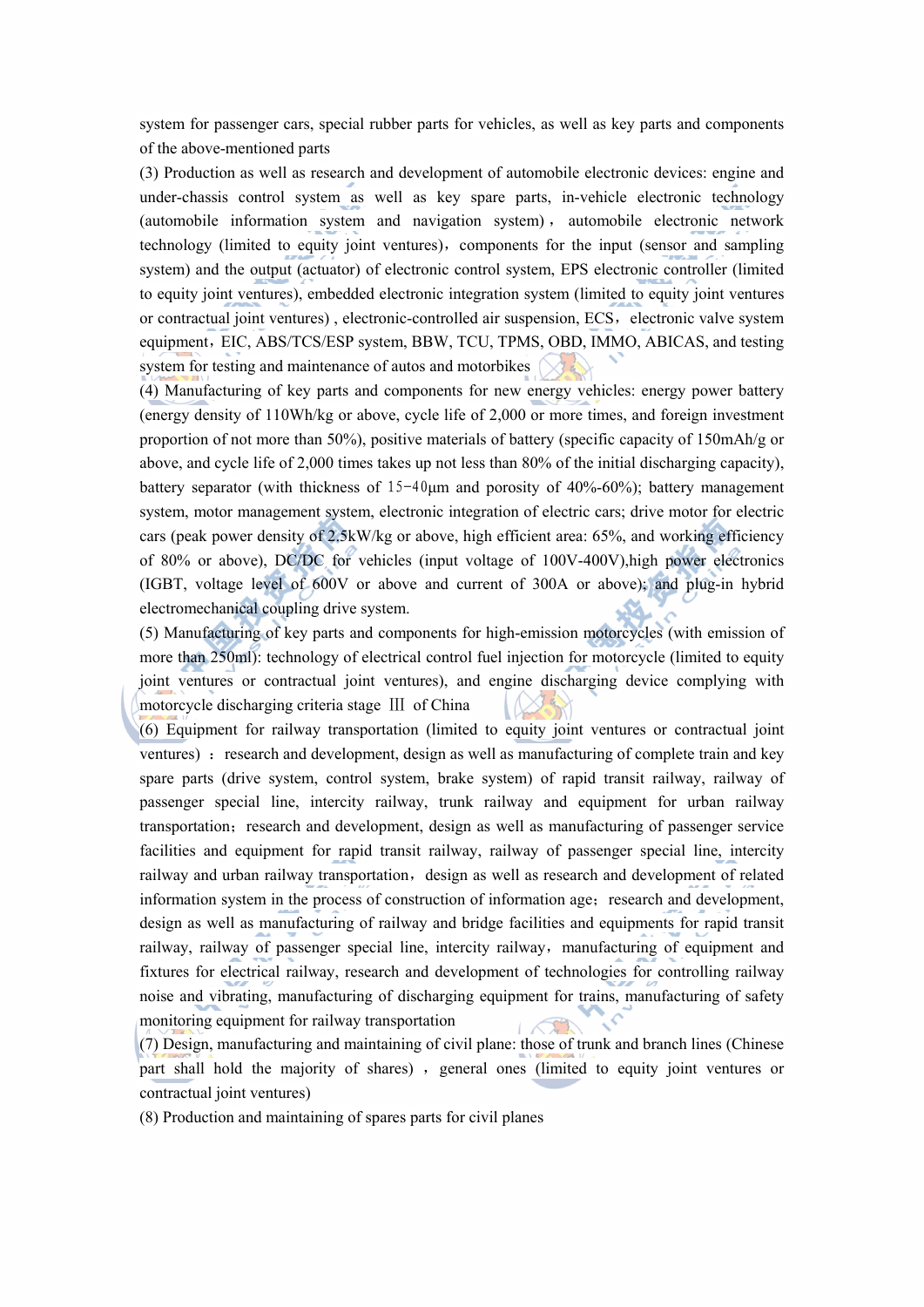(9) Designing and manufacturing of civil helicopters: those of three or more tons (Chinese part shall hold the majority of shares), those of less then three tons (limited to equity joint ventures or contractual joint ventures)

(10)Production of spares parts for civil helicopters

(11) Manufacturing of ground and water effect plane (Chinese part shall hold the majority of shares)

(12) Designing and manufacturing of no-people plane and aerostat (Chinese part shall hold the majority of shares)

(13) Design, manufacturing and maintaining of plan engines and spare parts as well as air assistant power systems (limited to equity joint ventures or contractual joint ventures)

(14) Designing and manufacturing of civil air-borne equipment (limited to equity joint ventures or contractual joint ventures)

(15) Manufacturing of flight ground equipments: civil airfield facilities, support equipment for civil airfield work, ground equipment for flight test, equipment for flight simulation and practice, equipment for aeronautic testing and measuring, equipment for aeronautic ground testing, comprehensive testing equipment for machines, special equipment for aeronautic manufacturing, equipment for pilot manufacturing aeronautic materials, ground receiving and applying equipment for civil aircraft, ground testing equipment for rocket launcher, equipment for dynamic and environmental experience for rocket launcher

(16) Manufacturing of mechanical and electrical products for aircrafts, temperature control products for aircrafts, test equipment for planet products and structure and organization products for aircrafts

(17) Manufacturing of light gas-turbine engine

(18) Designing of luxury cruise and deep-water (more than 3,000 meters deep) marine engineering equipment of luxury cruise (limited to equity joint ventures or contractual joint ventures)

(19) Manufacturing and maintenance of marine engineering equipment (including modules) (Chinese part shall hold the majority of shares)

(20) Designing of low-and-medium-speed diesels and their parts for vessels (limited to equity joint ventures or contractual joint ventures)

(21) Manufacturing of crankshafts of low and mid speed for diesel engine for vessels (Chinese part shall hold the majority of shares)

(22) Designing and manufacturing of stateroom machine for vessels (Chinese part shall hold the relative majority of shares)

(23) Designing and manufacturing of communication and directing systems for vessels: communication systems, electronic directing equipment, vessel radar, electric compass automatic pilot, public broadcasting systems inside vessels and so on

(24) Designing and manufacturing of cabin cruiser (limited to equity joint ventures or contractual joint ventures)

#### **20. Electric Machinery and Equipment Industries**

(1) Manufacturing of pivotal equipment of super-critical units of over 1,000, 000KW of fire and electricity set (limited to equity joint ventures and cooperative joint ventures): safety valve and adjustment valve

(2) Manufacturing of the denitration technical equipment for sintering machine at the coal-burning power plant and the steel industry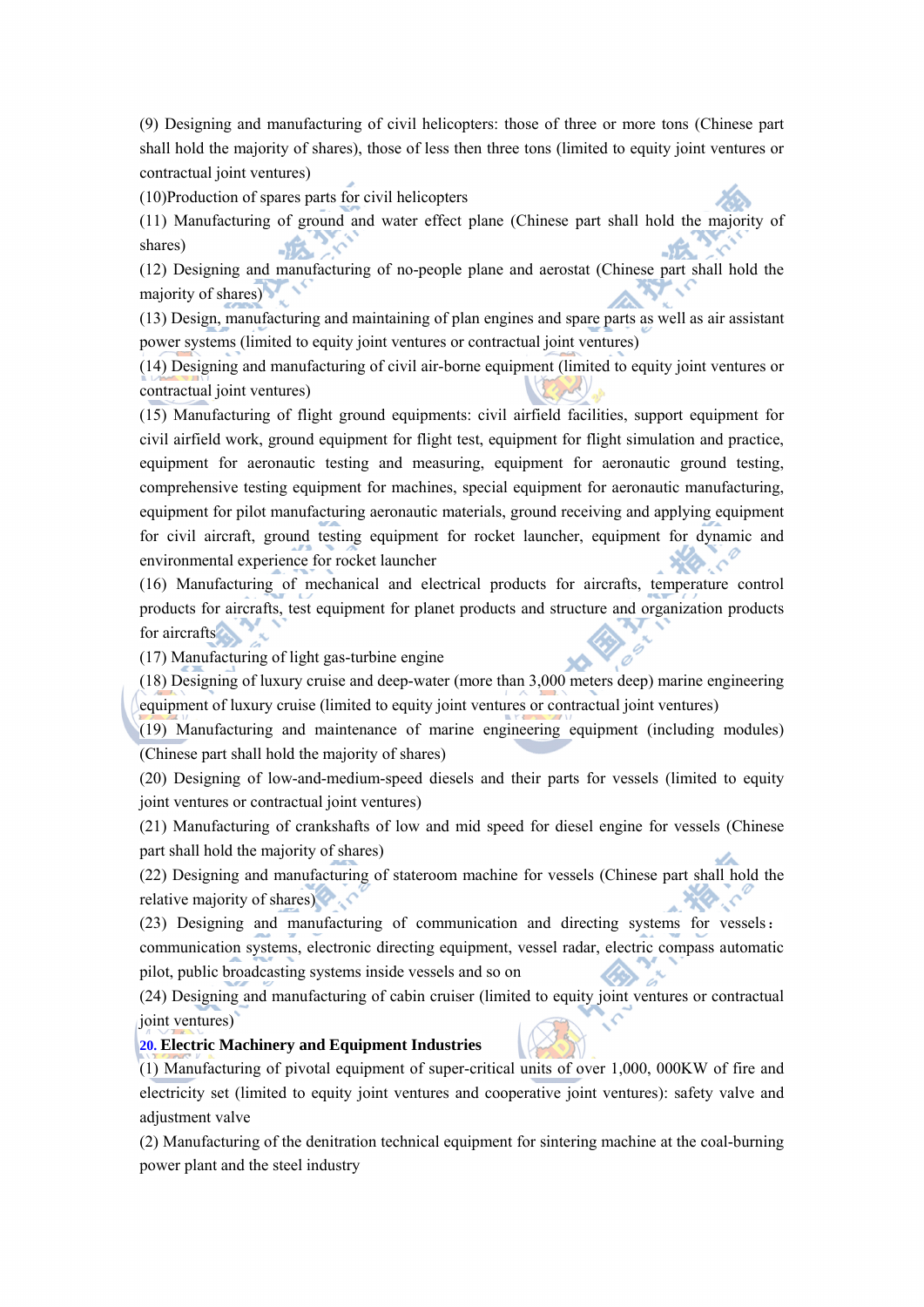(3) Designing and manufacturing of equipment of fire-electricity airproof

(4) Manufacturing of heavy casting and forging equipment for coal-burning power plant and hydroelectric power station

(5) Manufacturing of key auxiliary equipment for hydro-power generating units



-16-0

(6) Manufacturing of power transmitting and transforming equipment (limited to equity joint ventures and cooperative joint ventures): amorphous alloy transformer, operational mechanism for the switch of 500KV or above, arc control device, large tube insulator (more than 1000KV and 50 KA), outlet device for transformer of more than 500 KV, sleeve (alternating current of 500, 750 and 1000KV, and direct current of 14 size), tap changer (alternating current 500, 750 and 1,000 KV on-load and offload tap changer), dry PKG for the transmission of direct current, converter valve for the transmission of direct current of  $\pm 800$ KV (water-cooled equipment and direct current field equipment), electrical contactor materials in line with **EU RoHS** instructions and welding materials with Pb and Cd.

(7) Manufacturing of new energy electricity-power complete equipment or key equipment: photovoltaic power , geothermal power generation, tidal power generation, wave power generation, rubbish power generation, methane power generation, wind power generation equipment of over 2.5MW

(8) Manufacturing of large pumped-storage aggregate with the nominal power of 350MW or above (limited to equity joint ventures and cooperative joint ventures): pump turbine and speed controller, large speed-variable reversible pump turbines, generator motor and such accessory equipment as excitation and starting device

(9) Manufacturing of Stirling generating set

(10) Development and manufacturing of straight linear and planar motor and drive system

(11) Manufacturing of hi-tech green battery: lithium battery power, zinc nickel storage battery, zinc-silver accumulator, lithium ion battery, solar battery, fuel cell and so on (except energy power battery for new energy vehicles)

(12) Manufacturing of refrigeration air conditioning compressor with motor adopting DC variable frequency technology, refrigeration air conditioning compressor adopting CO2 natural medium and refrigeration air conditioning equipment with renewable energy (air, water and ground source)

(13) Manufacturing of solar air conditioning, heating system, solar dryer

(14) Manufacturing of biomass drying pyrolysis system, biomass, gasification unit

(15) Manufacturing of ac-fm voltage regulation drawbar

**21. Communication Equipment, Computer and Other Electronic Equipment Manufacturing** 

(1) Manufacturing of Hd camcorders and digital sound-playing equipment

(2) Manufacturing of flat panel display such as TFT-LCD, PDP and OLED and the material of flat panel display (except TFT-LCD glass base plate of the sixth-generation or below)

(3) Manufacturing of such parts as optical engine, light source, projection screen, high-resolution projection tube and LCOS module used in large screen color projection display

(4) Manufacturing of digital audio and visual coding or decoding equipment, digital broadcasting TV studio equipment, digital cable TV system equipment, digital audio broadcast transmission equipment, digital television converter, digital television broadcasting Single Frequency Network (SFN), satellite digital TV up-linking station, front-end equipment manufacturing of SMATV

(5) Designing of integrate circuit, and manufacturing of large digital integrate circuit with its wire width of not more than 0.18 micron, manufacturing of simulated and digital analogy integrate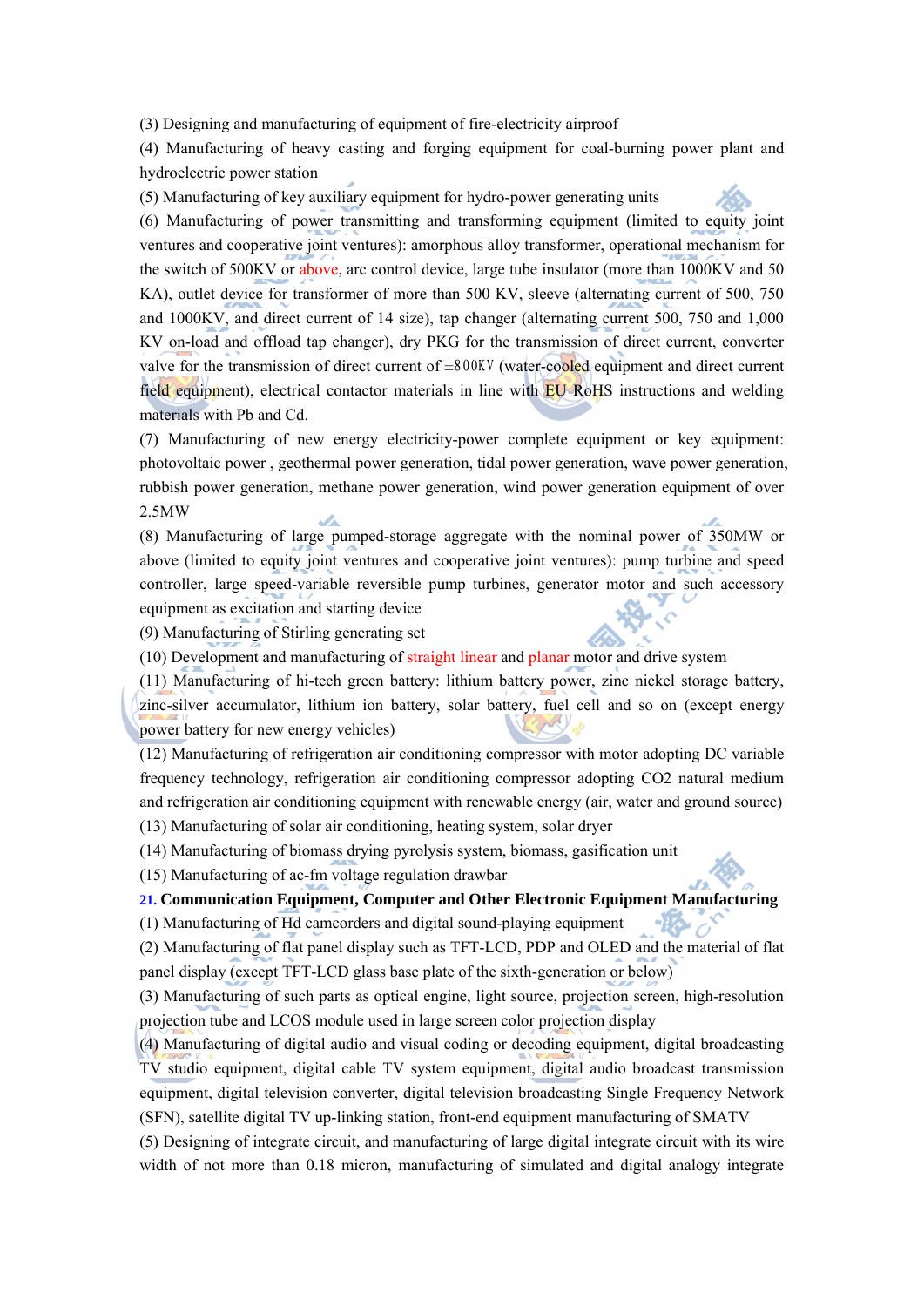circuit of not more than 0.8 micron and the encapsulation, manufacturing of MEMS and compound semiconductor integrated circuit and test of such advanced equipment as BGA, PGA, CSP, MCM

(6) Large and medium-sized computer, high-performance computer with its operation of 100 trillion times, portable micro computer, high-rank server with its operation of not less than 1 trillion times per second, large-scale simulated system, large industrial controller and the manufacturing of controller

(7) Manufacturing of computer digital signal process system and board card

(8)Manufacturing of figure and image recognition process system

(9)Development and manufacturing of large-capability optical and disk driver

 $(10)$  Manufacturing of high-speed storage system and intelligent storage equipment with its capability of not less than 100 TB

(11)Manufacturing of Computer Assistance Design (three-dimensional CAD) , Computer Assisted Testing (CAT) , Computer Aided Manufacture (CAM) , Computer Aided Engineering (CAE) and other computer application system

 $(12)$  Development and manufacturing of software product

 $(13)$  Development and manufacturing of specialized electronic material (except the development and manufacturing of optical fiber perform rod)

(14) Manufacturing of specialized equipment, testing equipment, tools and moulds

(15) Manufacturing of new type electronic components and parts :slice components, sensitive components and sensors, frequency monitoring and selecting components, mix integrated circuit, electrical and electronic components, photoelectric components, new type components for machinery and electronics, polymer solid electrolytic capacitor, super-capacitors, integrated passive components, high-density interlinked build-up board, multilayer flexible board, flexible printing circuit board and packaging substrate

(16) Manufacturing of touch-control system (touch screen and touch components)

(17) High-brightness LBD with its luminous efficiency of more than 1001m/W, epitaxial slice LBD (blue) with its luminous efficiency of more than  $1001m/W$ , white luminous tube with luminous efficiency of more than 1001m/W and its power of more than 200mW

(18) Development and manufacturing of key components and parts used in high-precision digital CD drive

(19) Reproduction of read-only compact disk and manufacturing of recordable compact disk

(20) Design and manufacturing of civil satellites (Chinese partner shall hold the majority of shares) **Re** d

(21) Manufacturing of civil satellites effective payload (Chinese partner shall hold the majority of shares)

(22) Manufacturing of spare pans for civil satellites

(23) Manufacturing of telecommunication system equipment for satellites

(24) Manufacturing of receiving equipment of satellite navigation and key components

(25) Manufacturing of optical communication measurement and instrument and light transceiver with its speed of not less than 10Gb/s

(26) Ultra Broad Band (UWB) communication equipment manufacture

(27) Manufacturing of wireless Local Area Network (including supporting WAPI0 and Wide Area Network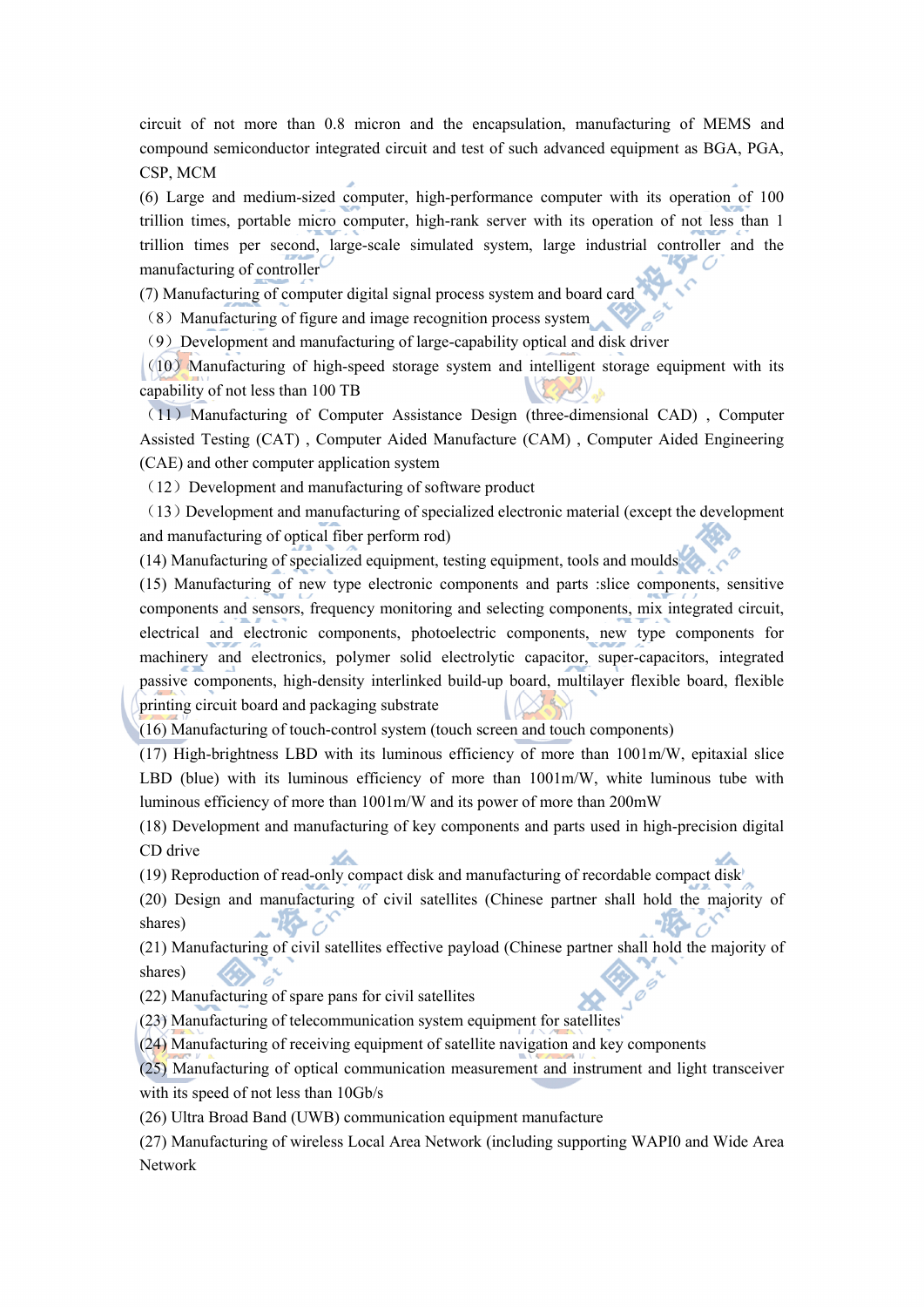(28) Manufacturing of TDM of 40Gbps or above, DWDM, broad band passive network equipment (including EPON, GPON and WDM-PON), next generation DSL chip and equipment, 16OXC, ASON, and optical fiber transmission equipment of 40G/sSDH or above

(29) Development and manufacturing of system equipment, terminal equipment, test equipment, software and chips on the basis of the next-generation internet equipment of IPv6

(30) Development and manufacturing of the third-generation and following-up mobile communication cell pones, base station, core network equipment and network testing equipment

(31) Development and manufacturing of high-end router, and network switcher of more than 1 kilomega

(32) Manufacturing of air traffic control system equipment (limited to joint venture and cooperation)

## **22 .Machinery Industries for Instrument and Meter, Culture and Office**

(1) Manufacturing of automatic control system and device in the industrial process: FCS, PLC, two phase flow meter, solid flow meter, new sensors and field measurement instrument

(2) Development and manufacturing of large-scale sophisticated instruments: electron microscope, laser scanning microscope, scanning tunneling microscope, electronic probe, large metallurgical microscope, photo-electric direct reading spectrometer, Raman spectrometer, mass spectrograph, GC/MS spectrometer, nuclear magnetic resonance spectrometer, energy dispersive analysis system, X-ray fluorescence spectrometer, diffraction analysis system, industrial CT, 450KV industrial X -Ray defect defector, large-scale balance measuring machine, automatic testing system of on-line mechanical quality, three coordinate measuring machine, laser comparator, electrical prospecting instrument, airborne electrical prospecting and gamma-ray spectrometry measuring instrument of more than 500 m, borehole gravimeter and 3-dimensional magnetograph, high-precision microgal and aviation gravity gradiometer, aviation gravity gradient measurement instrument, linear scale and coder

(3) Manufacturing of high-precision digital voltmeter, current meter (with measuring range of seven bit and a half and above)

(4) Wattless power manufacturing of automatic compensation equipment

(5) Manufacturing of new equipment for safe production

(6) VXI bus-type automatic test system (in accordance with IEEE1155 international standards)

(7) Development and manufacture comprehensive management system for under-mine monitoring and disaster-forecasting apparatus and coal safety measurement

(8) Manufacturing of the equipment for engineering measurement and global geographical observation equipment: digital triangle surveying system, Digital programmed system for three-dimensional topography model (acreage>1000×1000mm, horizontal error<1mm, altitude error  $\leq 0.5$ mm), ultra wideband seismograph( $\varphi \leq 5$ cm, frequency band0.01-50HZ, equivalent quaking speed noise<10-9m/s), integrated earthquake data processing system, extensive under-well earthquake and auspice observation apparatus, sophisticated controllable epicenter system, engineering velocity measuring system, high-precision GPS receiver (precision 1mm + 1ppmm), INSAR graphics receiving and processing system, absolute gravimeter with the precision of less than 1 microgal, satellite gravimeter, Doppler weather radar adopting coherent technology or double polarization technology, visibility measuring apparatus, meteorological sensor, (including temperature, pressure, humidity, wind, precipitation, cloud, visibility, radiation, frozen earth, depth of snow), anti lightning stroke system, multilevel soot and dust sampler,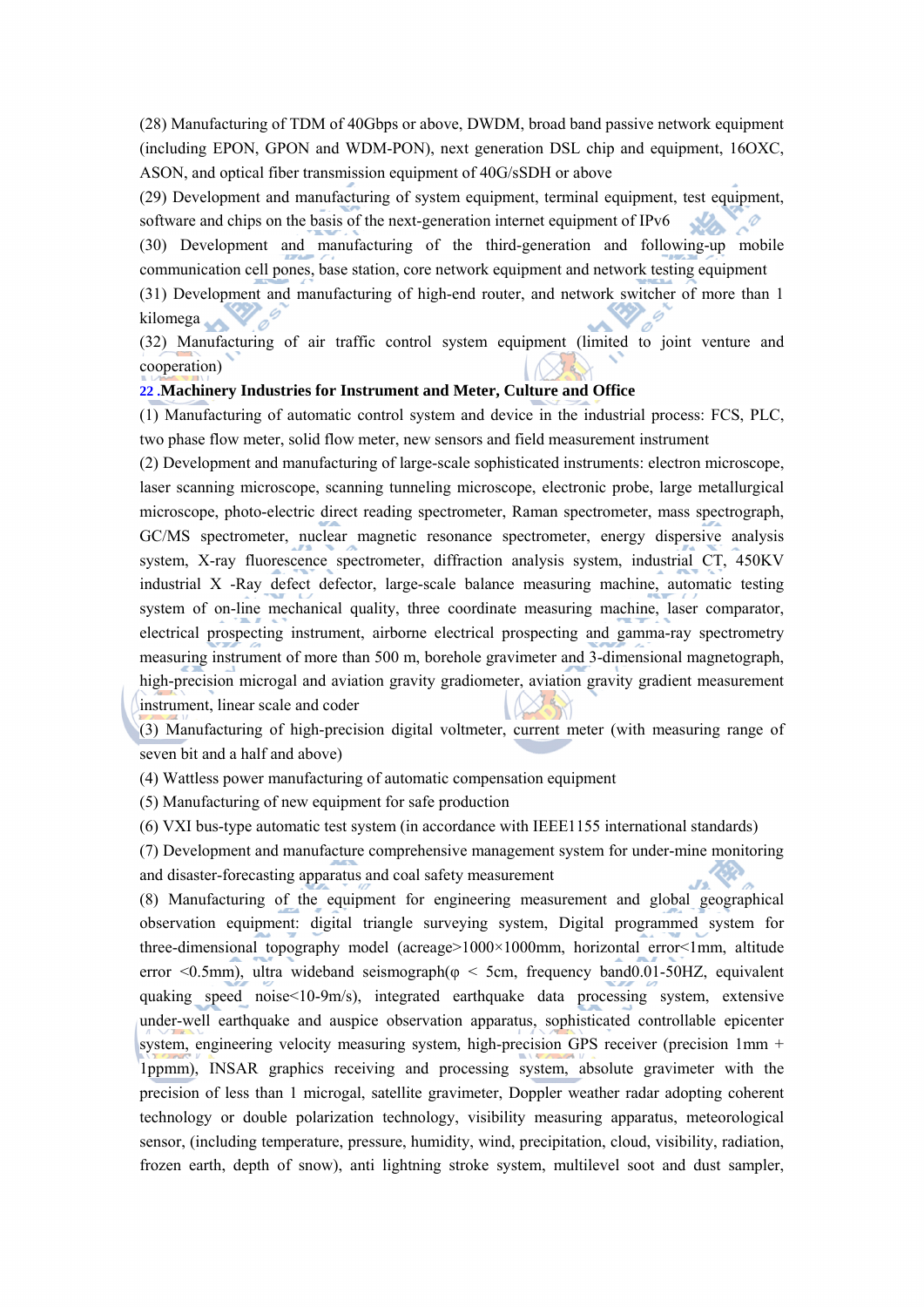three-dimension supersonic anemoscope, high-precision intelligent total station machine, three-dimensional laser scanner, high-performance diamond bit used for drilling, laser rangefinder without cooperative target, wind profiler(affixed with RASS), GPS electronic probe system, CO2/H2O general observation system, boundary layer laser doppler radar, granule chromatography, (3nm-20μm) , high-performance data collector, and under-water glider D

(9) Manufacturing of environment motoring apparatus: SO2 automatic sampler and calcimeter, NOX, NO2 automatic sampler and calcimeter, O3 automatic monitor, CO automatic monitor, automatic sampler and calcimeter for soot and Pm2.5 dust, portable calcimeter for harmful and toxic gas, automatic analyzer for organic pollutants in the air, COD automatic online monitor, BOD automatic online monitor, automatic online monitor for turbidity, DO automatic online monitor, TOC automatic online monitor, automatic online monitor for ammonia nitrogen, radiation dose monitor, ray analyzer, online monitoring equipment of heavy metal, water quality pre-warning monitoring equipment of online bio-toxicity

(10) Manufacturing of instrument and equipment for hydrological data collecting, processing, transmitting and flood warning

(11) Manufacturing of ocean exploring apparatus and equipment: deep-sea underwater video camera and underwater camera, multi-beam explorer, shallow and deeper subbottom profiler, navigation warm-salt profiler, fluxgate compass, hydraulic wire line winch, underwater airproof electronic connector, energy recycle device used in filtration-proof seawater desalinization with its efficiency of higher than 90%, Marine ecosystem inspection buoy, section probing buoy, disposable measuring instrument of electrical conductivity, temperature and depth (XCTD), on-the-spot water quality measuring apparatus, intelligent chemical transducer for measuring the water quality of the ocean (continues work for 3-6 months), electromagnetic current meter sensor, navigating acoustic Doppler current profiler(self-contained, direct-read, used-in-ship), electricity conductivity rate deep-section profiler, acoustic responding emancipator(set deep into the ocean) (12) Manufacturing of digital camera of 1,000 super HAD CCD or above

(13) Manufacturing of office machines: multi-functional integrated office equipment (copy, print, fax and scanning) and color-printing equipment, color-printing head and photosensitive drum with high resolution and precision of 2,400dpi and above

(14) Manufacturing of motion picture machinery: 2k and 4k digital film projector, digital movie camera, digital image manufacture and edit equipment

## **23. Handicraft and Other Manufacturing Industries**

(1) Development and utilization of clean-coal technical product (coal gasification, coal liquefaction, water-coal, industrial lump-coal)

(2) Coal ore dressing by washing and comprehensive utilization of powered coal (including desulphurized plaster), coal gangue

 $\mathscr O$ 

(3) Production of all biodegradable material

(4) Recovery processing of waste electrical and electronic products, autos, electromechanical devices, rubber, metal and batteries

## **IV. Production and Supply of Power, Gas and Water**

1. Construction and operation of electricity power by employing the clean fuel technology of integral gasification combined circulation (IGCC), circulating fluidized bed of not less than 0.3 million kw, Pressurized Fluidized Bed Combustion Combined Cycle (PFBC) of not less than 0.1 million kw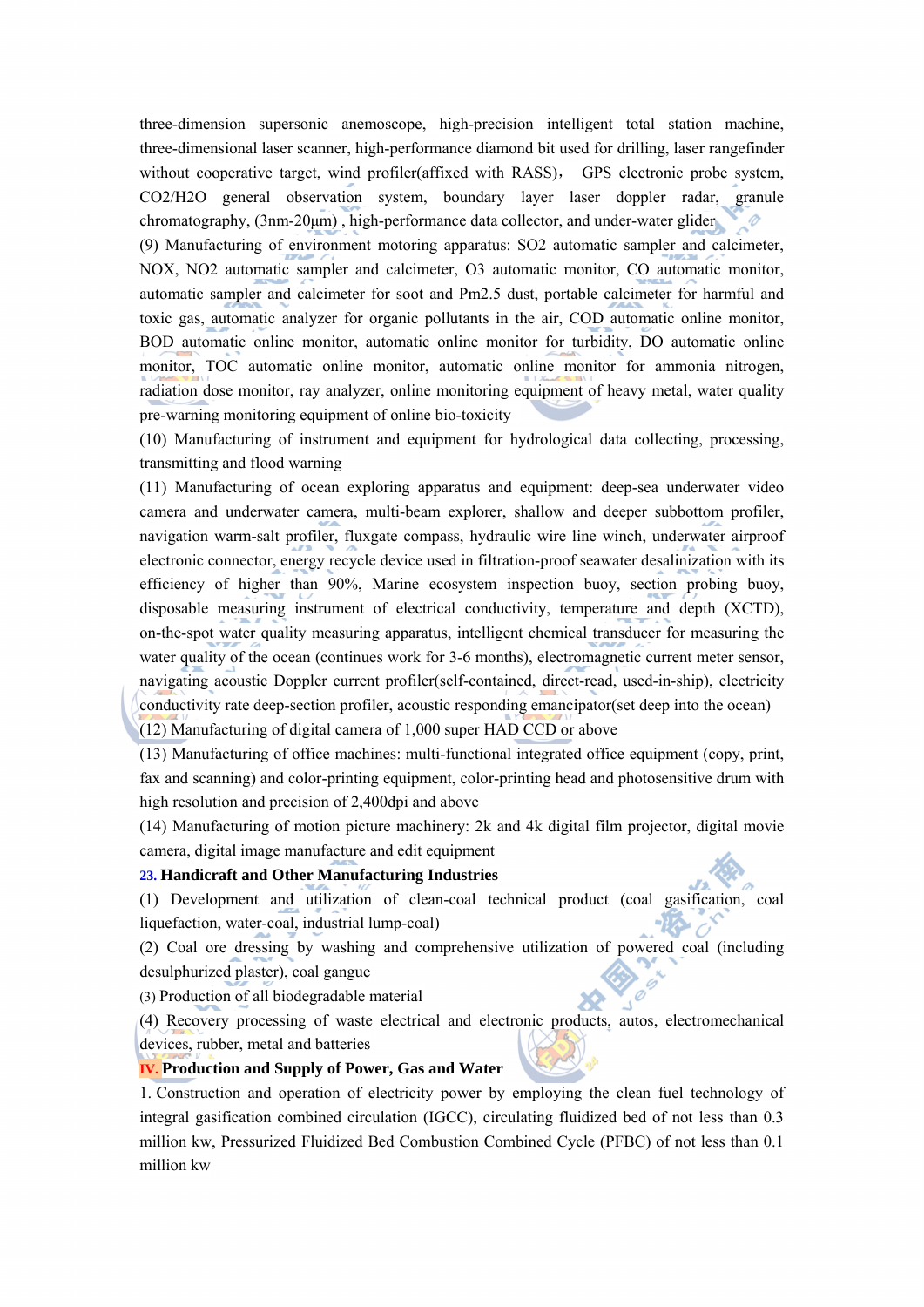2. Construction and operation of back pressure combined and heat power

3. Construction and management of hydropower stations with the main purpose of power generating

4. Construction and management of nuclear-power plants (Chinese partner shall hold the majority of shares)

5. Construction and management of new energy power plants (including solar energy, wind energy, magnetic energy, geothermal energy, tide energy and biological mass energy, etc.)

6. Utilization of sea water (direct use of sea water, and seawater desalinization)

7. Construction and operation of urban water-supply plant

8. Construction and operation of renewable water plant

9. Construction and operation of charging stations of motor vehicles and battery replacement stations

Ø

## **V. Communication and Transportation, Storage, Post and Telecommunication Services**

1. Construction and management of grid of national trunk railways (Chinese partner shall hold the majority of shares)

2. Construction and management of feeder railways, local railways and related bridges, tunnels and ferry facilities (limited to equity joint ventures or contractual joint ventures)

3. Comprehensive maintenance of infrastructure of high-speed railway, special railway line, intercity (Chinese partner shall hold the majority of shares)

4. Construction and management of highways, independent bridges and tunnels

5. Road freight transportation companies

6. Construction and management of public dock facilities of ports

7. Construction and management of civil airports (the Chinese party shall hold the relative majority of shares)

8. Air transportation companies (Chinese partner shall hold the majority of shares)

9. General aviation companies for agriculture, forest and fishery (limited to equity joint ventures or contractual joint ventures)

10. International liner and tramp maritime transportation business (the Chinese party shall hold the relative majority of shares)

11. International containers inter-model transportation

12. Construction and management of oil (gas) pipelines, oil (gas) depots and petroleum wharf

13. Construction and management of the facilities of coal delivery pipelines

14. Construction and management of automatic elevated three-dimensional storage facilities and storage facilities relating to transportation services

## **VI. Wholesale and Retail Trade Industry**

1. Joint distribution of general goods and modern fresh agricultural logistics and related technical services of low-temperature distribution

2. Chain distribution in rural areas

3. Construction and operation of stock and container unit sharing system

## **VII .Rent and Business Service**

- 1. Accounting and auditing (limited to equity joint ventures or contractual joint ventures)
- 2. Information consulting service of international economy, science and technology, environmental protection and logistics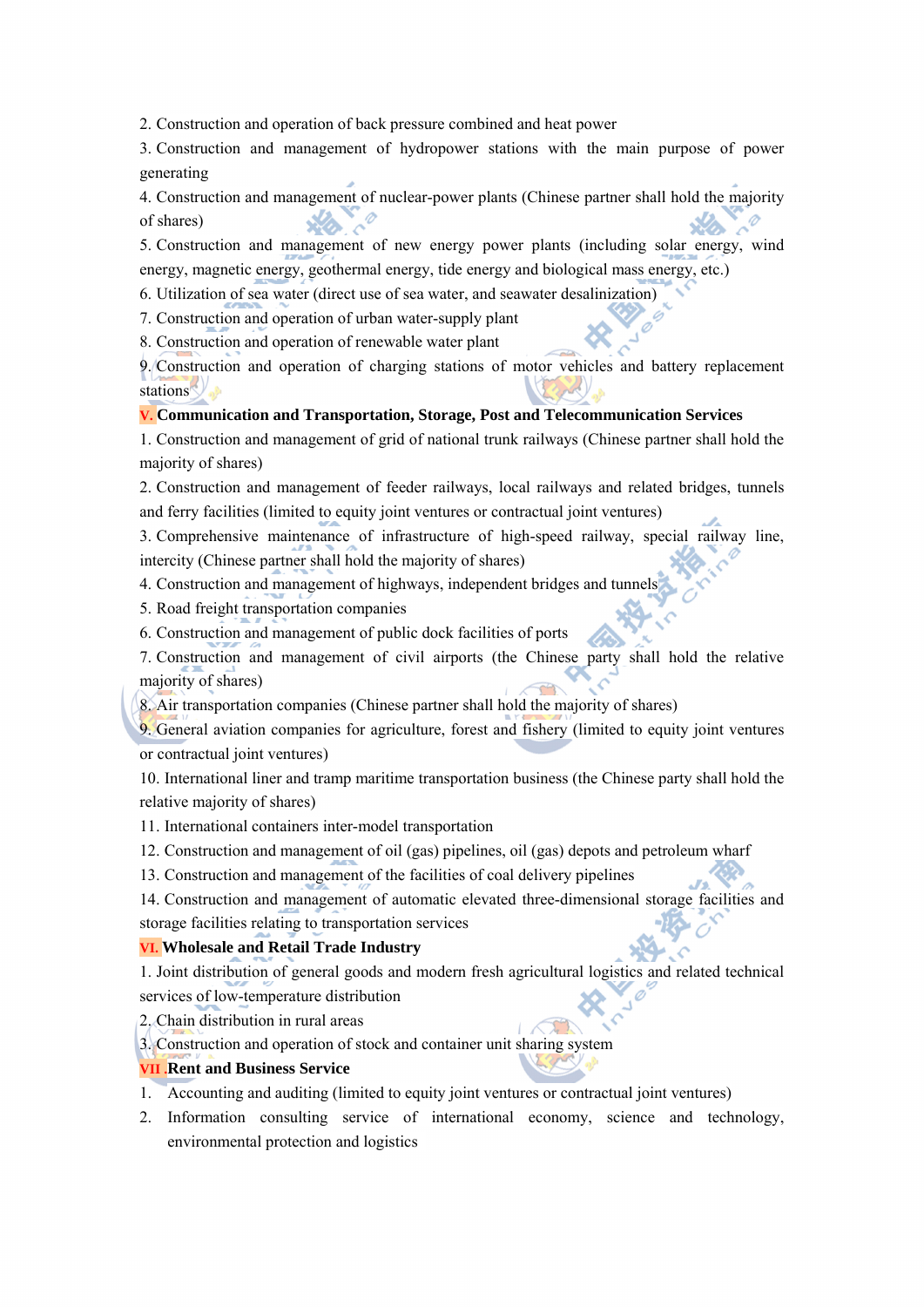- 3. Engaged in such information technology and business flow outsourcing services as system application management and maintenance, information technology supportive management, bank background service, financial settlement, human resource service, software development, offshore call center, data processing by means of accepting service outsourcing
- 4. Venture investment enterprises
- 5. Intellectual property services
- 6. Domestic service

## **VIII. Scientific Research, Technology Service and Geological Exploration**

- 1. Biological engineering technique and bio-medical engineering technique
- 2. Isotope, irradiation and laser technique

3. Sea development and sea energy development technology, comprehensive technology of sea chemical resources, development of the relevant products and deep-processing technology, sea medicine and biochemical product development technology

4. Sea surveying technology (sea tidal wave, meteorology, environmental monitoring) sea bed probing, exploration and evaluation technology of ocean resource

5. Comprehensively use of high chemical additional value technology to distill chemical potassium, bromine, magnesium from dense sea water after desalinization and its deep procession 6. Technology of marine oil pollution clearing and ecological restoration, and development of related products, prevention and treatment technology of eutrophication of sea water, prevention and treatment technology of marine biological explosive growth disasters, and restoration technology of ecological environmental in the coastal zone

7. Development and service of energy-saving technology

8. Technology for recycling and comprehensive utilization of resource, development and application of the recycling technology of the waste dispelled by enterprises

9. Technology for environment pollution treatment and monitoring

10. Energy-saving and consumption-reduction in chemical fiber production and printing and dyeing and the new technology to deal with polluted air, water and solid waste

- 11. Technology for preventing from desertification and desert improvement
- 12. Comprehensive management technology for balancing grass and domestic animal
- 13. Application technique of civil satellite
- 14. Research and development centers

15. Incubator for hi-tech, new products developing, and incubation of enterprises

## **IX. Water, Environment and Public Facility Management Industry**

1. Construction and management of key water control projects for comprehensive utilization (the Chinese party shall hold the relative majority of shares)

2. Construction and management of urban access-controlled roads

3. Construction and management of metro and city light rail (Chinese partner shall hold the majority of shares) **Contract** 

4. Construction and management of treatment plants for sewage, garbage, the dangerous wastes (incineration and landfill), and the facilities of environment pollution treatment

#### **X. Education**

- 1. Advanced educational institution (only limited to joint venture or cooperative)
- 2. Vocational skills training

**XI. Public Health, Social Security and Social Welfare**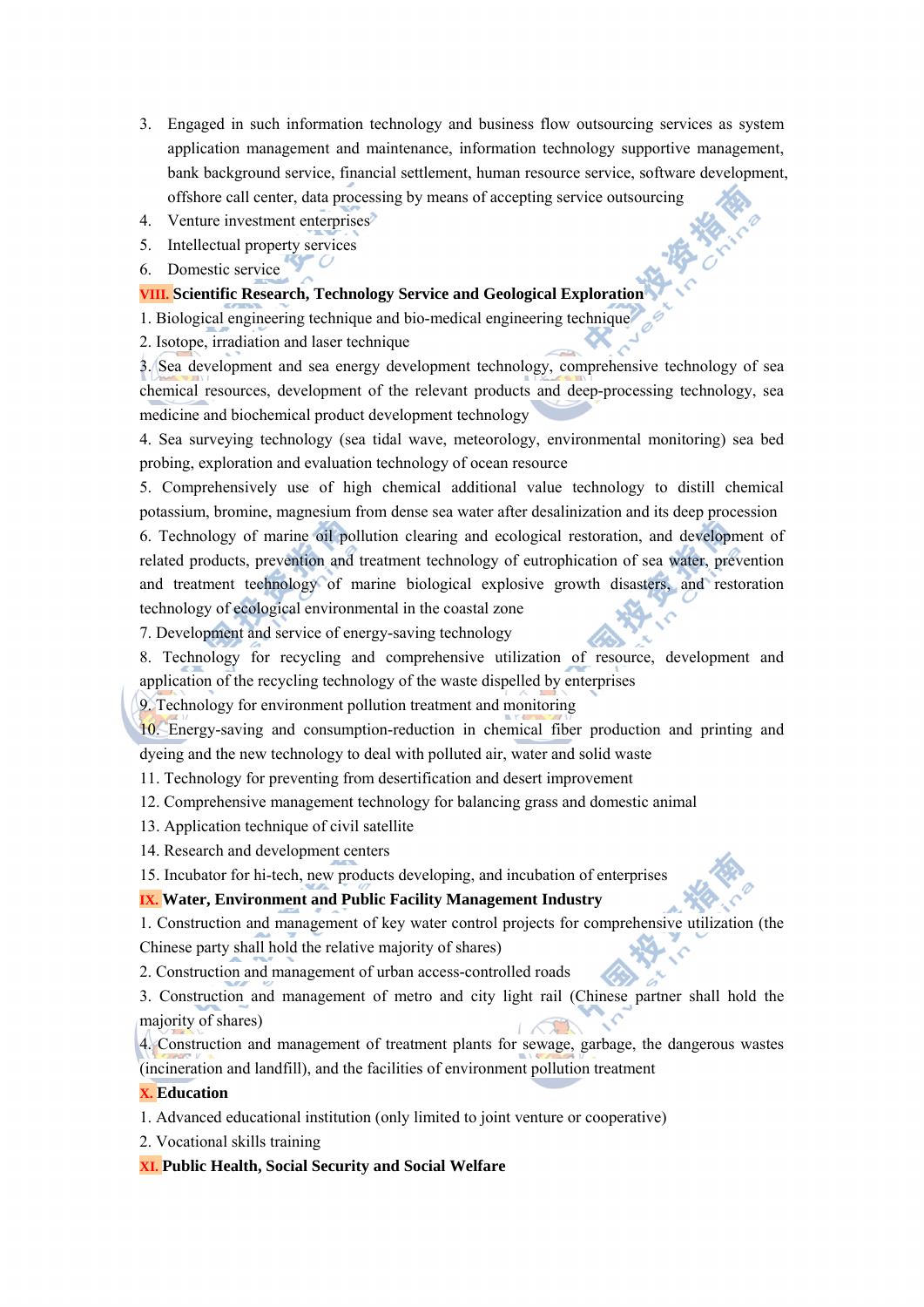1. Service agencies for the elderly, the handicapped and children

## **XII. Culture, Sports and Entertainment**

1. Operation of the performance site (the Chinese party shall hold the relative majority of shares)

2. Operation of the gymnasium, body-fitting, competition performance, sports training and agency service

# **Catalogue of Restricted Foreign Investment Industries**

## **1. Farming, Forestry, Animal Husbandry and Fishery Industries**

1. Breeding and seeds developing production of new train crop breed (Chinese party shall hold the Ó majority of shares)

2. Processing of the logs of precious varieties of trees (limited to equity joint ventures or contractual joint ventures)

3. Cotton (raw cotton) processing

## **II. Mining Industries**

1. Exploring and mining of special and scarce coals exploration (Chinese partner shall hold the majority of shares)

2. Exploring and mining of barite (limited to equity joint ventures or contractual joint ventures)

3. Exploring and mining of precious metals (gold, silver, platinum families)

4. Exploring and mining of important nonmetallic ores of diamond, high aluminum refractory clay, wollastonite and plumbago

5. Exploring and cradling of phosphorite, lithium and iron pyrite, and extraction of brine resource in salt lakes

6. Mining of szaibelyite and szaibelyite iron ores

7. Mining of Celestine

8. Mining of Ocean Manganese Nodule (Chinese partner shall hold the majority of shares)

## **III. Manufacturing Industries**

1. Farming Subsidiary Foodstuff Industry

(1)Processing of edible oil of soybean, rapeseed, peanut, cottonseed, tea seed, sunflower seed and palm (Chinese partner shall hold the majority of shares), processing of rice and flour, and deep-processing of corn

(2)Manufacturing of biology liquid fuel (fuel ethanol and bio-diesel) (Chinese partner shall hold the majority of shares)

2. Beverage Manufacturing Industries

(1)Manufacturing of rice wine and quality liquor (Chinese partner shall hold the majority of shares)

3. Tobacco Industries

(1)Manufacturing of threshing and curl tobacco leaf

4. Printing and Copy of Recording Vehicle

(1)Print of publication (Chinese partner shall hold the majority of shares)

5. Petroleum Processing, Coking and nuclear fuel processing Industries

(1) Oil refining of not more than 10 million tons per year under the normal pressure, catalytic cracking of not more than 1.50 million tons per year, continuous reforming of not more than 1 million tons per year (including aromatics extraction) and hydrocracking manufacturing of not more than 1.5 million tons per year

6. Chemical Raw Material Products Manufacturing Industry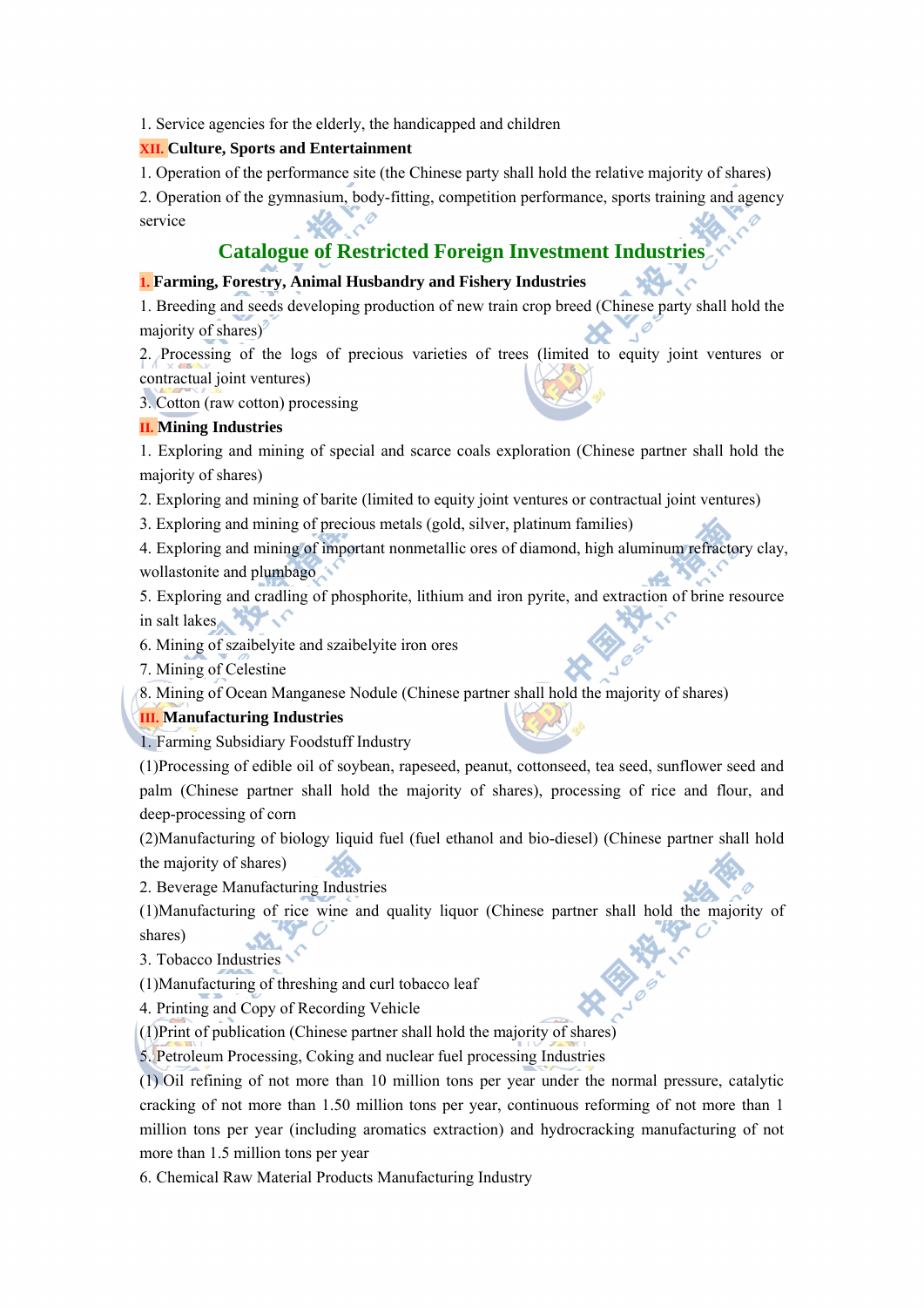(1)Manufacturing of sodium carbonate and caustic soda as well as sulfuric acid, hydrogen acid and potash below the designated size or with the backward technology

(2)Production of sensitive materials

(3)Production of benzidine

(4)Production of chemical products from which narcotics are easily made (ephedrine, 3, 4-idene dihydro phenyl-2-acctonc, phenylacetic acid, 1-phenyl-2-acetone, heliotropin, safrole, isosafrole, acetic oxide)

(5)Manufacturing of low-end HCFC of hydrogen fluoride

(6)Production of divinyl rubber (except cis-rich poly butadiener rubber), emulsion polymerization buna S, thermoplastics buna S

(7)Production of PVC with the acetylene method, ethene below the designated scale and post-processing products

(8)Production of paints and coatings with harmful matter and backward technology and below the designated scale

(9)Processing of ludwigite

(10)Production of inorganic salt characterized by large occupation of resource, serious environmental pollution and application of backward technology

7. Medical and Pharmaceutical Products Industry

(1)Production of chloramphenicol, penicillin G, lincomycin, gentamicin, dihydrostreptomycin, amikacin, tetracycline hydrochloride, oxytetracycline, medemycin, kitasamycin, ilotyin, ciprofloxacin and ofloxacin

(2)Production of analgin, paracetamol, Vitamin B1, Vitamin B2, Vitamin C, Vitamin E

(3)Production of vaccine varieties included in the state immunization program

(4)Production of material medicines for addiction narcotic and A class psychoactive drug (Chinese

partner shall hold the majority of shares)

(5)Production of blood products

8. Chemical Fiber Production Industry

(1)Production of chemical fiber drawnwork of conventional chipper

(2)Production of rayon staple viscose fiber

9. Non-Ferrous Metal Smelting and Rolling Processing Industry

(1)Non-ferrous metal refining of tungsten, molybdenum, stannum (except tin compounds), antimony (including antimony oxide and antimony sulphide)

(2)Non-ferrous metal refining of electrolytic aluminium, copper, lead, zinc and another non-ferrous metal  $\sqrt{2}$ 

(3)Smelting and separation of rare earth metal (limited to equity joint ventures or contractual joint ventures)

10. Common Purpose Equipment Manufacturing Industry

(1)Manufacturing of all kinds of general (p0) axletree and accessory (steel ball, cage), rough

(2)Manufacturing of wheeled model, crawler crane of less than 400 tons (limited to equity joint ventures or contractual joint ventures)

11. Special Purpose Equipment Manufacturing Industry

(1)Manufacturing of equipment for producing long Dacron thread and short fiber

(2)Manufacturing of crawler dozers of not more than 320 horsepower, hydraulic excavator of not more than 30 tons, wheel loader of not more than 6tons, grader of not more than 220 horsepower,



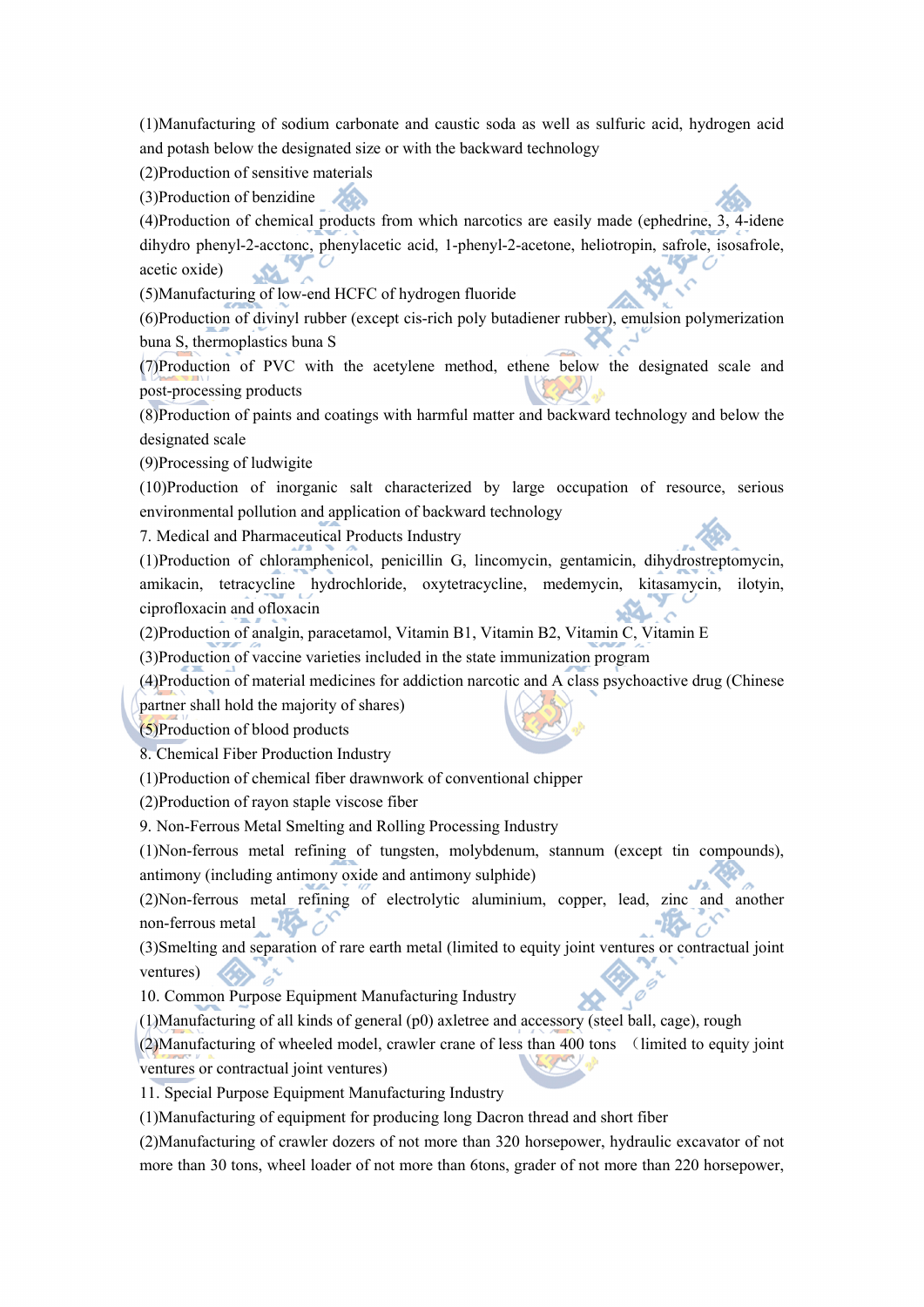road roller, fork-lift truck, electric-driving non-calzada dumper truck at the level of 135 tons or below, hydromechanical transmission non-calzada dumper truck at the level of 60 tons or below, asphalt concrete stirring and paving equipment and aerial work machinery, garden machine and tools, production of commodity concrete machinery (pump, agitating lorry, mixing plant, and pump vehicle)

12. Manufacturing of transport and communication facilities

(1)Repairing, designing and manufacturing of ship (including subsection) (Chinese partner shall hold the majority of shares)

13. Manufacturing of Communication Apparatus, Computers and another Electric Installation (1)Production of satellite television receivers and key parts

## **IV. Production and Supply of Power, Gas and Water**

1.Construction and management of conventional coal-fired power of condensing steam plants whose unit installed capacity is 300,000kW or below, and coal-fired power of condensing-extracted steam plants with dual use unit cogeneration whose unit capacity is 100,000kW within the small power grid

2.Construction and management of power network (Chinese partner shall hold the majority of shares)

3.Construction and management of urban gas, heating power and water supply and drainage pipe network with a population of 500,000 or more (Chinese partner shall hold the majority of shares)

## **V. Communication and Transportation, Storage, Post and Telecommunication Services**

1.Railway freight transportation companies

2.Railway passenger transportation companies (Chinese partner shall hold the majority of shares)

3.Corporate of highway passenger transport

4.Corporate of enter-leave country fleet operation

5.Corporate of water transportation (Chinese partner shall hold the majority of shares)

6.General aviation companies engaging in photographing, prospecting and industry (Chinese partner shall hold the majority of shares)

Tele communication companies: telecommunication increment service (the foreign capital shall not exceed 50 percent), basic telecom business (the foreign capital shall not exceed 49 percent)

#### **VI. Wholesale and Retail Trade Industries**

1. Commodity direct selling, mail order selling, and on-line selling

2. Purchase of grain, and wholesale, retail and logistic distribution of grain, cotton, vegetable oil, sugar, medicines, tobaccos, automobiles, crude oil, capital goods for agricultural production (Chinese should hold the majority of shares of the multiple shops which have more than 30 branch stores and sell different kinds and brands of commodities from multi-suppliers)

3. Construction and operation of large wholesale market of agricultural products

4. Distributing and selling of audiovisual products (except movies) (limited to joint ventures )

5. Ship agent (Chinese should hold the majority of shares), tally for foreign vessels (limited to equity joint ventures or contractual joint ventures)

6. Wholesaling product oil and construction and operation of gasoline stations (Chinese should hold the majority of shares of the multiple shops which have more than 30 branch stores and sale different kinds and brands of commodities from multi-suppliers)

#### **VII. Banking and Insurance Industries**

1.Banks, finance companies, trust investment companies, currency brokerage companies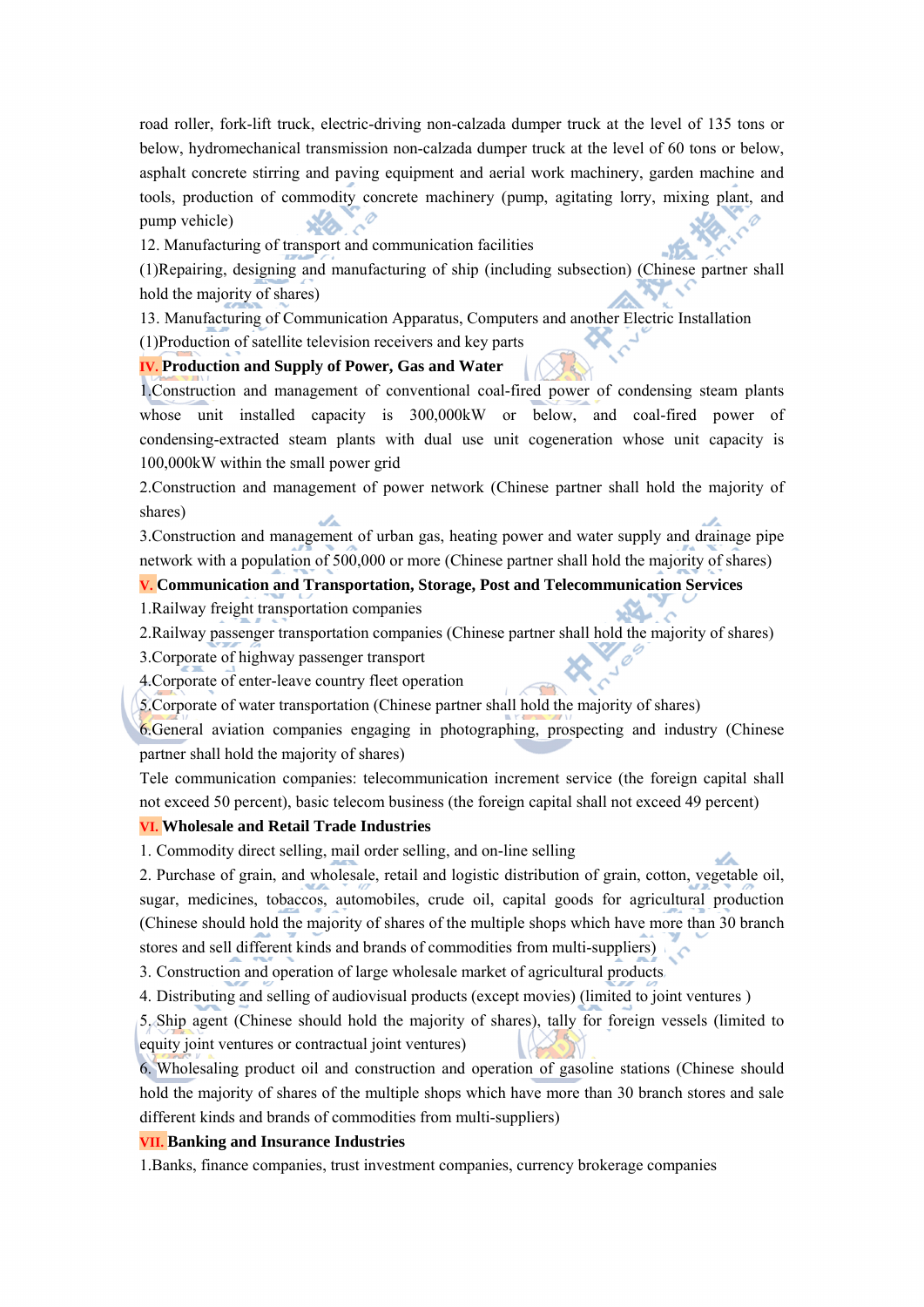2.Insurance companies (the share of life-insurance companies shall not exceed 50%)

3.Security companies (confined to A share consignment-in, B share, H share and government and company bonds consignment-in and transaction, the foreign-capital shall not exceed one-third), security investment fund management companies (the foreign-capital shall not exceed 49%)

4.Insurance brokerage companies

5.Futures companies (Chinese should hold the majority of shares)

## **VIII. Real Estate Industry**

1.Development of pieces of land (limited to equity joint ventures or contractual joint ventures)

2.Construction and operation of high-ranking hotels, high-class office buildings and international exhibition centers

3.Real estate transaction in second-grade market and medium and brokerage companies

## **IX. Leasing and Commercial Service Industry**

1.Legal consulting

2.Market Research (limited to equity joint ventures or contractual joint ventures)

3.Status enquiry and grade service companies

## **X. Scientific Research and technical Services Industries, Geological Prospecting**

- 1. Mapping companies (Chinese partner shall hold the majority of shares)
- 2. Inspection, verification and attestation companies for imported and exported goods

3. Photography service (including trick photography like air photograph, except mapping aerial photography, limited to equity joint ventures)

## **XI. Education**

1. Common high school education mechanism (limited to contractual joint ventures)

## **XII. Art, Sports and Entertainment Industries**

1. Production and publication of broadcasting and TV programs and film-making (limited to contractual joint ventures)

2. Construction and operation of cinemas (Chinese partner shall hold the majority of shares)

3. Construction and operation of large theme park

4. Brokering agency of stage performances

5. Operation of entertainment occupancies (limited to equity joint ventures or contractual joint ventures)

**XIII. Other industries restricted by the State or international treaties that China has concluded or taken part in** 

## **Catalogue of Prohibited Foreign Investment Industries**

## **I. Farming, Forestry, Animal Husbandry and Fishery Industries**

1. Research, development, cultivation and growth of China's rare and unique precious breeds, and production of related propagating materials (including tine genes in plants industry, husbandry and aquatic products industry)

2. Research and development of genetically modified organisms, and production of genetically modified plants' seeds, stud stock birds and aquaculture

3. Fishing in the sea area under the jurisdiction of China and in in-land water of China.

## **II. Mining and Quarrying Industries**

- 1. Exploring and mining of tungsten, molybdenum, tin, antimony, fluorite
- 2. Exploring, mining and dressing of rare earth metal
- 3. Exploring, mining and dressing of radioactive mineral products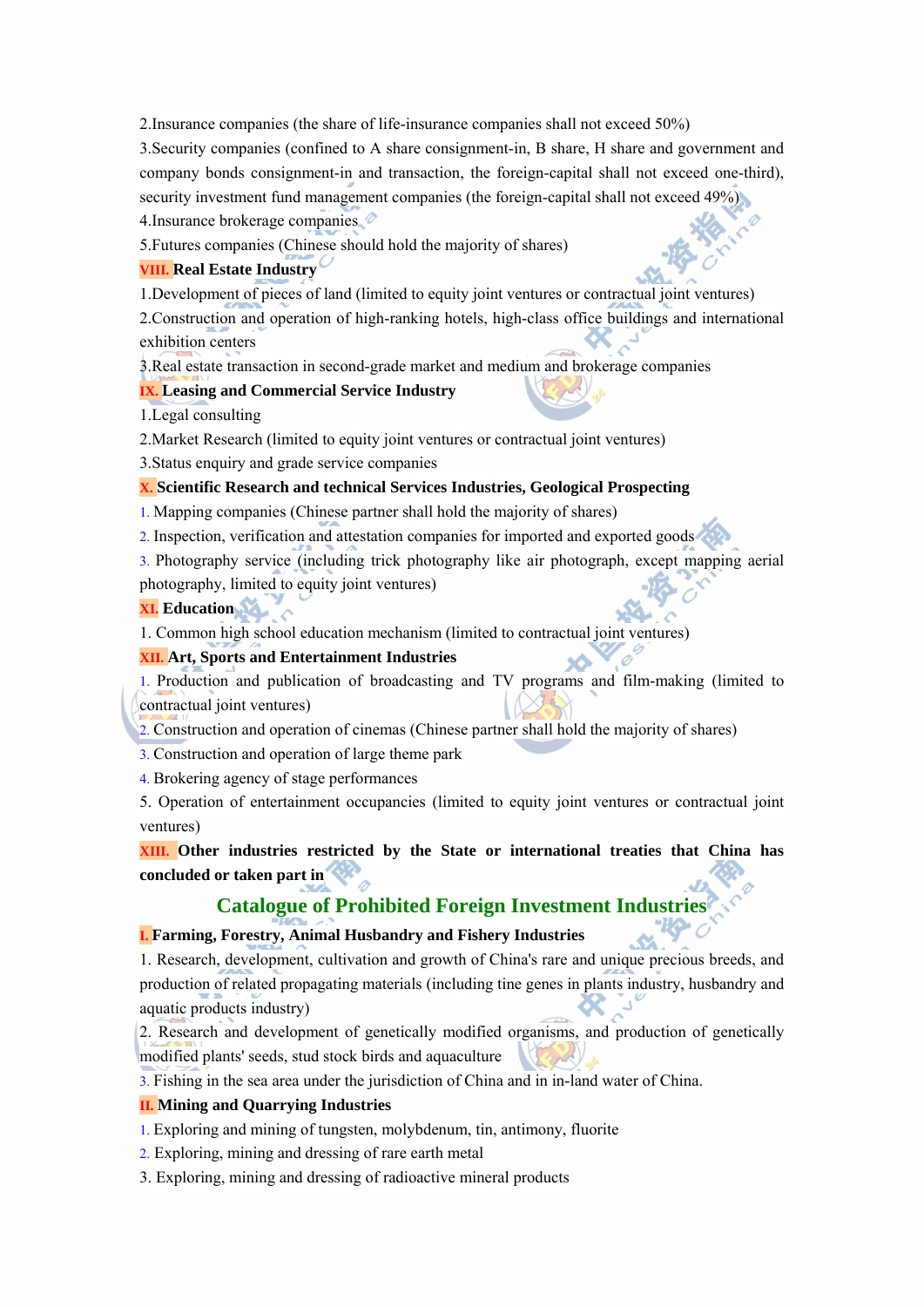## **III. Manufacturing Industry**

1.Beverage manufacturing Industry

(1)Processing of green lea and special tea with China's traditional handicraft (famous tea, dark tea, etc.)

2.Medical and Pharmaceutical Products Industry

(1)Processing of traditional Chinese medicines that have been listed as the Regulations on Conservation and Management of Wild Chinese Medicinal Material Resources and Rare and Endangered Plants in China

(2)Application of preparing technique of traditional Chinese medicines in small pieces ready for decoction, like steam, frying, moxibustion, calcining, and production of the products of secret recipe of traditional Chinese patent medicines

3.Non-Ferrous Metal Smelting and Rolling Processing Industry

(1) Smelting and processing of radioactive mineral products.

4.Special Equipment Manufacture Industry

(1)Manufacturing of Weapons and Ammunition

5.Electric Machinery and Equipment Manufacture Industry

(1)Manufacturing of open-lead-acid (namely, acid fog direct outside-release) cells, mercury button-type silver oxide cells, mercury button type alkaline zinc-manganese dioxide cells, paste dioxide-zinc battery, and nickel cadmium cells

6.Industry Products and Other Manufacturing Industries

(1)Ivory carving

(2)Tiger-hone processing

(3)Production of bodiless lacquer ware

(4)Production of enamel products

(5)Production of Xuan-paper (rice paper) and ingot-shaped tablets of Chinese ink

(6)Production of carcinogenic, teratogenic, mutagenesis and persistent organic pollutant products

**IV. Production and Supply of Power, Gas and Water** 

1. Construction and management of conventional coal-fired power of condensing steam plants whose unit capacity is not more than 300,000kW, within the small power grid, and the coal-fired power of condensing-extraction steam plants with dual use unit cogeneration with unit capacity of not more than 100,000KW str.

## **V. Communication and Transportation, Storage. Post and Telecommunication Services**

1.Companies of air traffic control

2.Companies of postal services, and domestic express delivery of letters

## **VI. Leasing and Commercial Service Industry**

1.Social investigation

## **VII. Scientific Research and Technical Services Industries, Geological Prospecting**

1.Development and application of human stem cells and gene diagnosis therapy technology

2.Geodetic survey, marine charting, mapping aerial photography, administrative region mapping,

and compilation of relief map, common map and electronic navigation map

#### **VIII. Irrigation, Environment and Public Utilities Management**

1.Construction and management of nature reserve and international signify marshy

2.Development of resources about wild animals and plants be native to domestic protected by nation